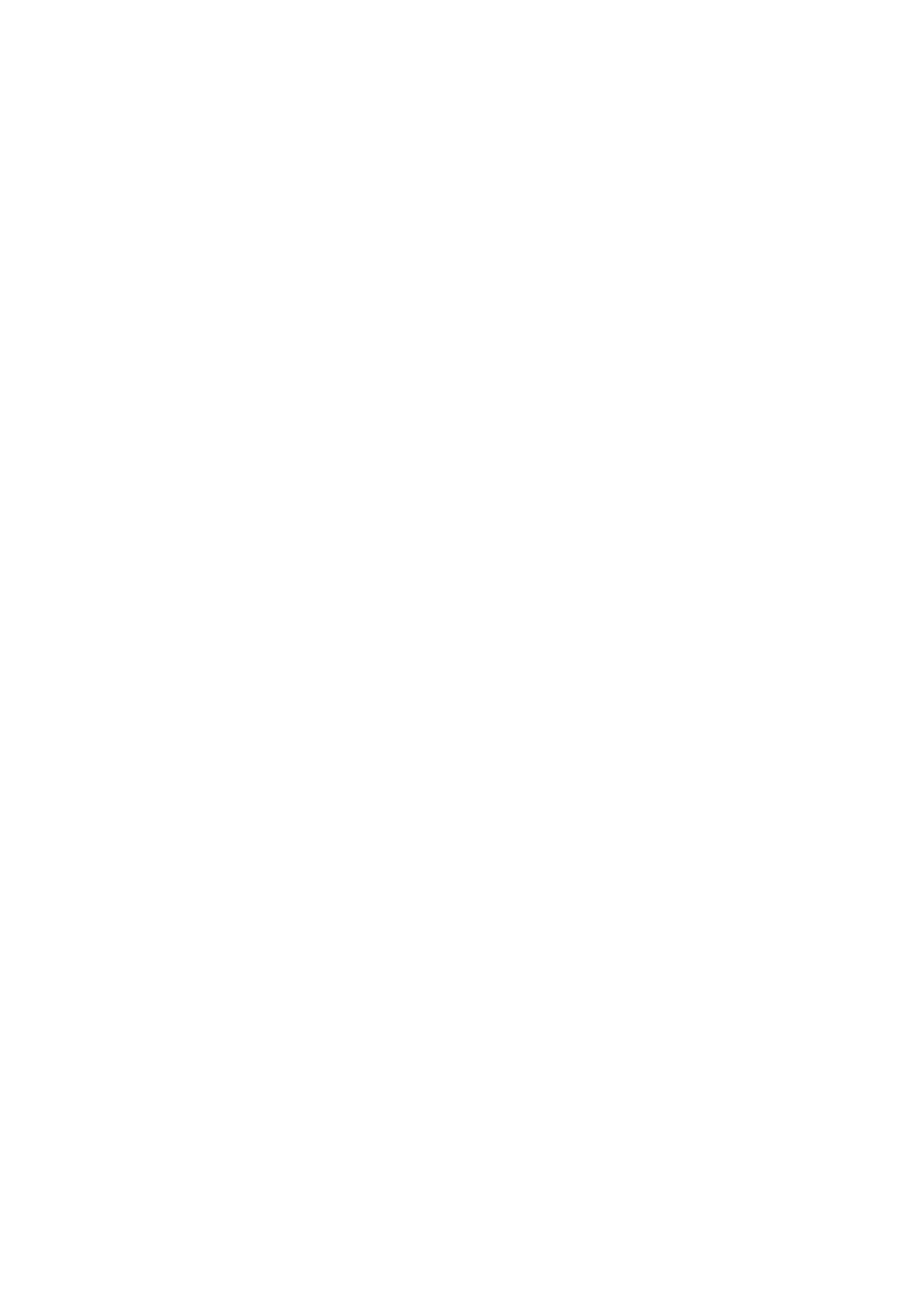# Table of Contents

|                | <b>Foreword</b>                                                                                                                                                                                               | 4  |
|----------------|---------------------------------------------------------------------------------------------------------------------------------------------------------------------------------------------------------------|----|
|                | <b>Summary (main messages)</b>                                                                                                                                                                                | 5  |
|                | Sustainable development in Switzerland and the 2030 Agenda                                                                                                                                                    | 5  |
|                | Next steps for implementation                                                                                                                                                                                 | 5  |
|                | Achieving the SDGs by 2030                                                                                                                                                                                    | 5  |
| 1              | <b>Introduction</b>                                                                                                                                                                                           | 6  |
| $\overline{2}$ | <b>Status of implementation of the Sustainable Development Goals (SDGs)</b>                                                                                                                                   | 7  |
|                | <b>SDG 1</b> End poverty in all its forms everywhere                                                                                                                                                          | 8  |
|                | SDG 2 End hunger, achieve food security and improved nutrition and promote sustainable agriculture                                                                                                            | 8  |
|                | <b>SDG 3</b> Ensure healthy lives and promote well-being for all at all ages                                                                                                                                  | 9  |
|                | <b>SDG 4</b> Ensure inclusive and equitable quality education and promote lifelong learning opportunities for all                                                                                             | 10 |
|                | <b>SDG 5</b> Achieve gender equality and empower all women and girls                                                                                                                                          | 11 |
|                | SDG 6 Ensure availability and sustainable management of water and sanitation for all                                                                                                                          | 12 |
|                | <b>SDG 7</b> Ensure access to affordable, reliable, sustainable and modern energy for all                                                                                                                     | 13 |
|                | SDG 8 Promote sustained, inclusive and sustainable economic growth, full and productive employment<br>and decent work for all                                                                                 | 14 |
|                | SDG 9 Build resilient infrastructure, promote inclusive and sustainable industrialisation and foster innovation                                                                                               | 15 |
|                | <b>SDG 10</b> Reduce inequality within and among countries                                                                                                                                                    | 16 |
|                | <b>SDG 11</b> Make cities and human settlements inclusive, safe, resilient and sustainable                                                                                                                    | 17 |
|                | <b>SDG 12</b> Ensure sustainable consumption and production patterns                                                                                                                                          | 18 |
|                | <b>SDG 13</b> Take urgent action to combat climate change and its impacts                                                                                                                                     | 19 |
|                | <b>SDG 14</b> Conserve and sustainably use the oceans, seas and marine resources for sustainable development                                                                                                  | 20 |
|                | <b>SDG 15</b> Protect, restore and promote sustainable use of terrestrial ecosystems, sustainably manage forests,<br>combat desertification, and halt and reverse land degradation and halt biodiversity loss | 21 |
|                | <b>SDG 16</b> Promote peaceful and inclusive societies for sustainable development, provide access to justice for all<br>and build effective, accountable and inclusive institutions at all levels            | 22 |
|                | <b>SDG 17</b> Strengthen the means of implementation and revitalise the Global Partnership for Sustainable Development                                                                                        | 23 |
| 3              | Integrating the three dimensions and policy coherence for sustainable development                                                                                                                             | 25 |
| 4              | <b>Institutional embedding and partnerships</b>                                                                                                                                                               | 26 |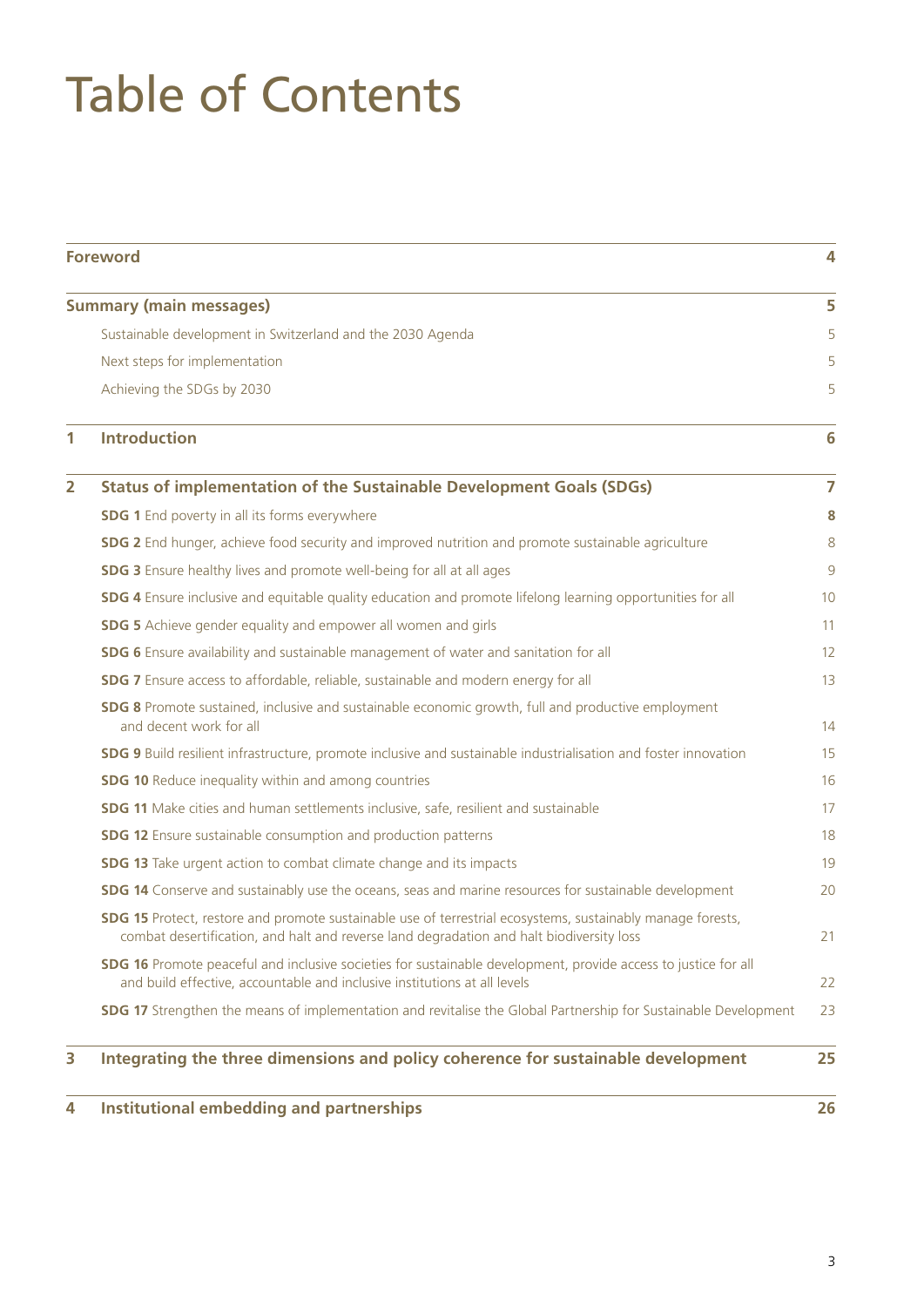### <span id="page-3-0"></span>Foreword

The 2030 Agenda for Sustainable Development (2030 Agenda) shows the way forward for a sustainable world in harmony with nature, and for peace, prosperity and partnership. As a country with a long-standing humanitarian tradition and an economy with strong international linkages, Switzerland has every interest in such a world. As a reliable partner of the international community, Switzerland played an active role in the elaboration of the 2030 Agenda and is assuming a leading role in its implementation. It is therefore making an important contribution to the achievement of the 17 Sustainable Development Goals (SDGs). Sustainable development has a long tradition in Switzerland and with a constitutional mandate for all levels of national and international policy since 1999. It is supported since 1997 through a dedicated Federal Council strategy.

The adoption of the 2030 Agenda has created a new global framework which will guide Switzerland's sustainable development efforts. Upon the adoption of the 2030 Agenda, the Federal Council commissioned a comprehensive baseline assessment on the status of implementation of the 2030 Agenda in Switzerland and in its foreign relations. As part of a broadbased process involving the Federal Administration, cantonal authorities, associations, business sector and other organisations, the 17 goals and 169 targets were reviewed to determine where Switzerland stands, which measures are being implemented and what challenges still exist. The review showed that the 2030 Agenda and its goals are firmly embedded in Switzerland. Numerous cantons, cities, communes, associations, private companies, research institutions and NGOs have committed to the 2030 Agenda and are making valuable contributions towards its implementation. Since the 2030 Agenda was adopted, partnerships have been set up, resources mobilised and initiatives pooled. The baseline assessment also highlighted where challenges lie for Switzerland in achieving the SDGs by 2030. The work done so far has propelled an important process in the right direction. This work will be continued and intensified in the coming years.

This country report is based on the federal government's comprehensive baseline assessment and provides a brief overview of the most important insights from it. Switzerland is therefore following the UN's recommendations to member states that they should review implementation of the SDGs every four years, and considers this reporting an integral part of its sustainable development policy cycle. The 2030 Agenda is an important guiding framework for Switzerland. It is not a binding legal framework in our federal system, but a means of forming political opinion for both domestic and foreign policy. We intend to align the Federal Council's sustainable development strategy as fully as possible with the 2030 Agenda to ensure that Switzerland is able to fulfil its commitment to achieving the SDGs by 2030.

Ignazio Cassis Federal Councillor

Doris Leuthard Federal Councillor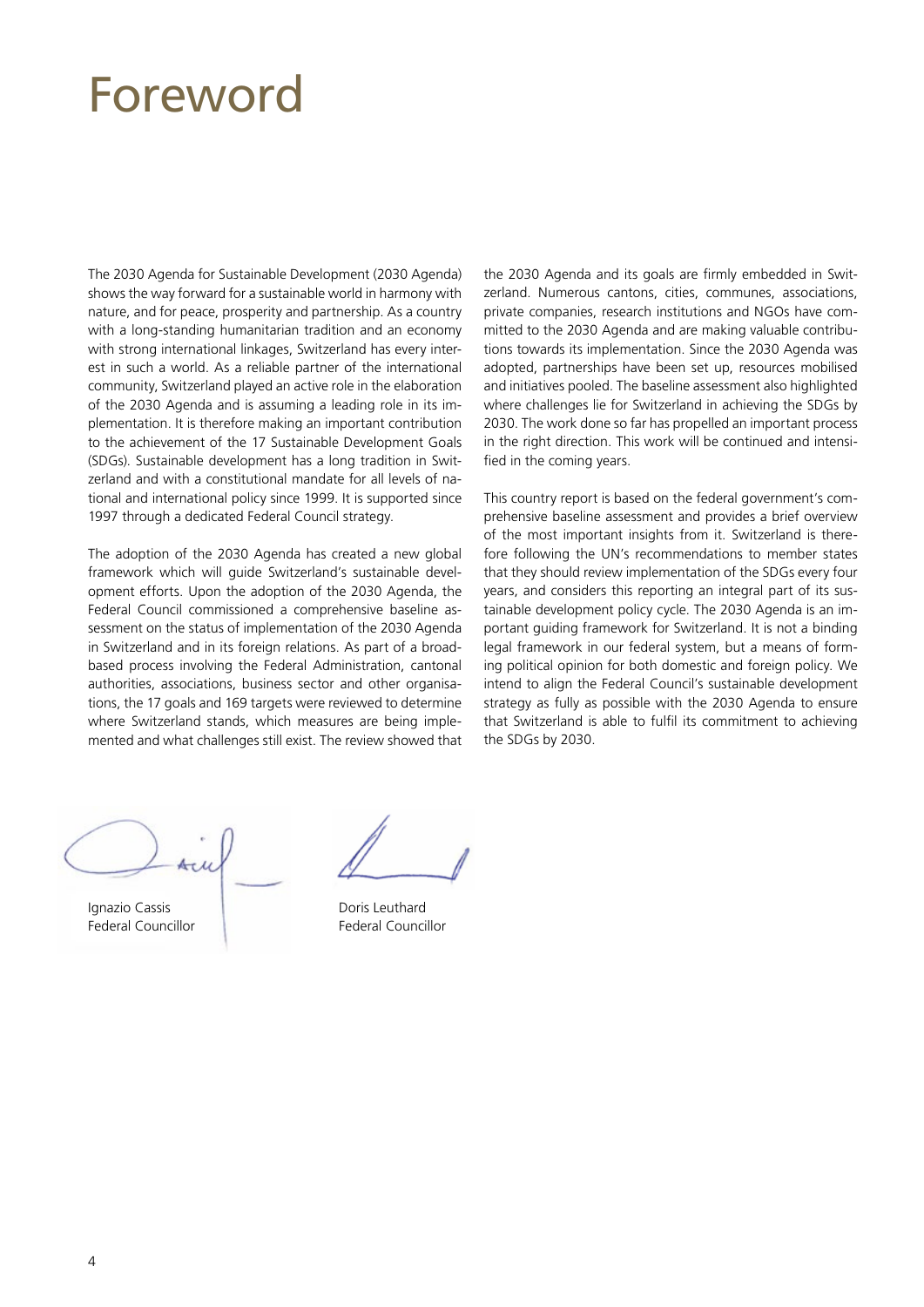### <span id="page-4-0"></span>Summary (main messages)

#### Sustainable development in Switzerland and the 2030 Agenda

Since its adoption in 2015, the 2030 Agenda for Sustainable Development has driven Switzerland's commitment to sustainable development, nationally and internationally. It thus underpins the engagement for environmentally sound economic development within planetary boundaries, as well as for peace, respect for humanitarian law and human rights, with which sustainable development is inextricably linked.

From the outset, Switzerland was a driving force behind the 2030 Agenda and its 17 Sustainable Development Goals (SDGs). Switzerland advocated for a robust mechanism for follow-up and review, including Voluntary National Reviews (VNRs) and review of SDG implementation at the High-level Political Forum on Sustainable Development (HLPF).

Since 1997 the Federal Council has defined its priorities for implementing sustainable development in a quadrennial strategy; the current strategy is valid until 2019. A comprehensive system for monitoring sustainable development was put in place in 2003, with currently 73 indicators which are regularly updated.

Immediately after the adoption of the 2030 Agenda in 2015, the Federal Council commissioned a comprehensive baseline assessment and gap analysis of the implementation status at federal level. The analysis concerned all 169 targets and covered both Switzerland's domestic and international contributions.

Based on the existing national-level system, monitoring was expanded for the 2030 Agenda. The gap analysis indicates that, among the chosen 85 indicators, 39 show a positive trend, 12 show no significant evolution, 14 show a negative trend, while for 20 no assessment was possible.

Switzerland is already at an advanced stage in achieving various SDGs and has already fulfilled a number of targets. For example, Switzerland is free from extreme poverty (target 1.1), and there is no hunger (target 2.1). Education (target 4.1) is free, compulsory and of good quality.

However, the baseline assessment identifies areas where efforts at national and international level beyond existing policies are needed in order to achieve the SDGs. Consumption of natural resources (SDG 12), for example, is increasing overall. Use of resources from within Switzerland for consumption by its population is decreasing, but use of resources from abroad is increasing in an unsustainable way.

Other areas call for continued strong engagement so that the SDGs can be achieved. With regard to the principle to 'Leave no one behind', Switzerland is also committed to enabling disadvantaged groups – for example people with disabilities – to benefit from the country's prosperity.

#### Next steps for implementation

The analysis provides a good starting point for tackling the challenges in a targeted and focused manner. The challenges will mainly be addressed within the framework of existing sectoral policies which exploit synergies where possible, observing the principles of effectiveness and efficiency, both nationally and internationally.

The 2030 Agenda is implemented at the federal, cantonal and communal levels, taking into account current obligations, competencies and established division of tasks. Many cantons and communes have defined their own strategies for sustainable development. The federal government will intensify the dialogue with the cantons and communes and support them in implementing the 2030 Agenda, for example through platforms for exchange and networks.

Switzerland's private sector, NGOs and scientific community have also been committed to sustainable development for a long time. An advisory group composed of interested non-state actors has identified what it considers to be Switzerland's priority challenges. This group provides a platform for further dialogue with the federal government and for partnerships for implementing the 2030 Agenda. Parliament is to be more closely involved in future.

The 2030 Agenda is an important reference framework for Switzerland's international cooperation, which aligns its activities with the SDGs. It will continue to support partner countries in implementing the 2030 Agenda and in achieving the SDGs globally. For example, Switzerland contributes to achieving SDG 17 by strengthening domestic resource mobilisation and capacity building, and by promoting a universal, rules-based, multilateral trading system.

#### Achieving the SDGs by 2030

Switzerland will continue to support the follow-up and review process of the 2030 Agenda, which has become an important element of Switzerland's strategic cycle on sustainable development. The 2030 Agenda is ambitious and challenging. Switzerland is committed to helping to achieve the SDGs by 2030.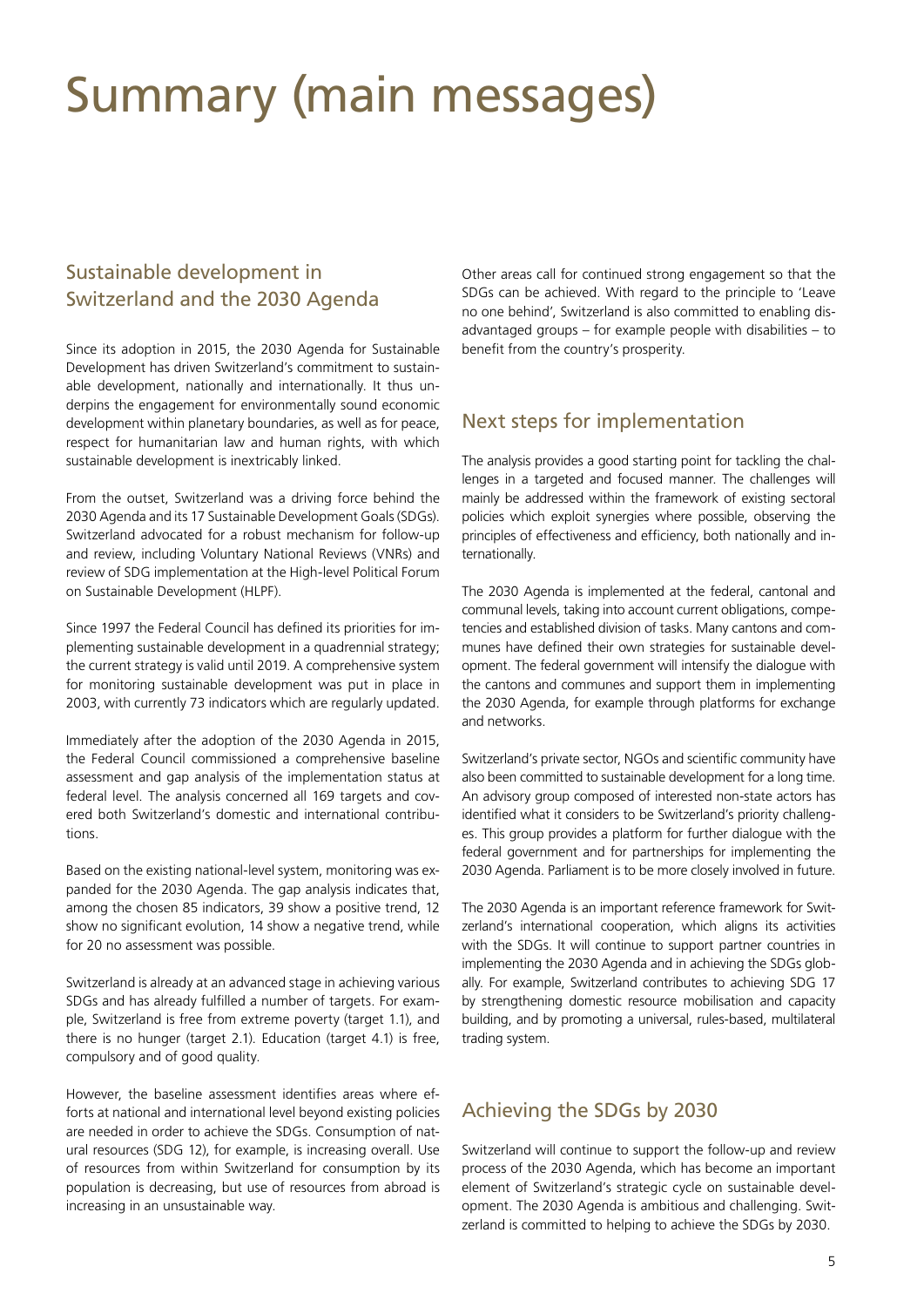# <span id="page-5-0"></span>1 Introduction

The 2030 Agenda for Sustainable Development (2030 Agenda) is an important guiding framework for Switzerland. The Federal Council has set out corresponding political priorities in its Sustainable Development Strategy for the 2015–2019 legislative period. The objectives set out in the Dispatch on Switzerland's International Cooperation 2017–2020 are also based on the 2030 Agenda.

In Switzerland, sustainable development is an objective enshrined in the Federal Constitution. It encompasses promoting prosperity for all, social cohesion and cultural diversity as well as the long-term conservation of natural resources and a peaceful and just international order. Government bodies at all levels have the task of seeking a durable and balanced relationship between nature's capacity to regenerate and the demands placed on it.

Key elements of Switzerland's global responsibility in the field of sustainable development are firmly established in its constitutional foreign policy objectives: "The Confederation shall [...] contribute to the alleviation of need and poverty in the world and promote respect for human rights and democracy, the peaceful co-existence of peoples as well as the conservation of natural resources". The cantons, cities and communes, as well as the business sector, the scientific community and NGOs play a key role in the implementation of sustainable development within the country. As Switzerland's political system is organised federally in line with the principle of subsidiarity, good coordination between all levels is essential. Many cantons have their own sustainability strategies and coordination mechanisms in place.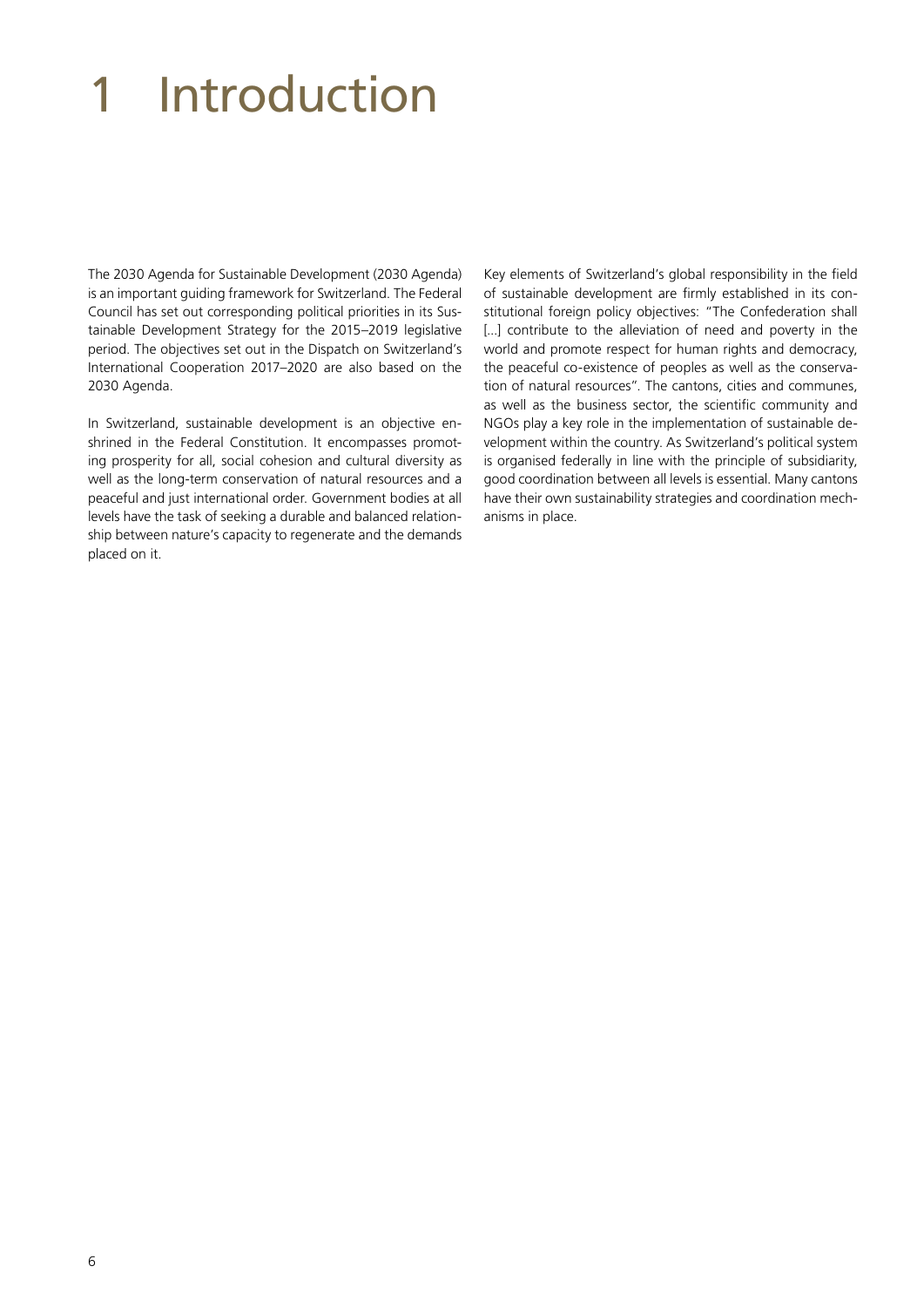### <span id="page-6-0"></span>2 Status of implementation of the Sustainable Development Goals (SDGs)

The baseline assessment which was carried out in 2017 shows that the SDGs are already well established in Swiss legislation and important sectoral policies. However, further efforts are needed to achieve them at national level and to make an appropriate contribution to their achievement at global level.

Interested non-state actors were able to comment on the results in an open consultation process to give the report a broad-based underpinning. The '2030 Dialogue for Sustainable Development' platform for discussion and information exchange was launched and the 2030 Agenda Advisory Group comprising interested non-state actors was set up.

Switzerland has already made excellent progress. It leads global rankings in important areas such as protection against natural hazards, social cohesion, quality of life and a sustainable economy. Yet some significant challenges remain. For example, Switzerland's resource consumption – when extrapolated to the world's population – significantly exceeds the planet's carrying capacity, and polluting processes have increasingly shifted to countries in the supply chain. One of the challenges facing Switzerland is thus to reduce the negative impact of domestic consumption on people and the environment in other countries.

Switzerland has a system currently comprising 85 indicators to monitor the SDGs and targets of the 2030 Agenda. This system is based on internationally recognised instruments and methods developed by the Federal Statistical Office over the past 15 years.1

Each indicator has three symbols. The first symbol features a white arrow on a blue background to show the targeted development with regard to Switzerland's objectives. The second symbol features a black arrow on a white background  $\rightarrow$  to illustrate the observed development based on the trend (increasing, no significant change, decreasing) calculated for the period under review.<sup>2</sup> The third symbol summarises the first two to allow an assessment of the observed development (**Positive, X** Negative,  $\approx$  Unchanged,  $\Box$  No verdict).

<sup>1</sup> The indicators with descriptions, charts and metadata are published online on the FSO portal [https://www.bfs.admin.ch/bfs/en/home/statistiques/developpement](https://www.bfs.admin.ch/bfs/en/home/statistics/sustainable-development/2030-agenda-goals-monitoring.html)[durable/monitoring-objectifs-agenda-2030.html](https://www.bfs.admin.ch/bfs/en/home/statistics/sustainable-development/2030-agenda-goals-monitoring.html)).

<sup>2</sup> In most cases from 2000, or the date of the first survey if later than 2000, up to the last available value.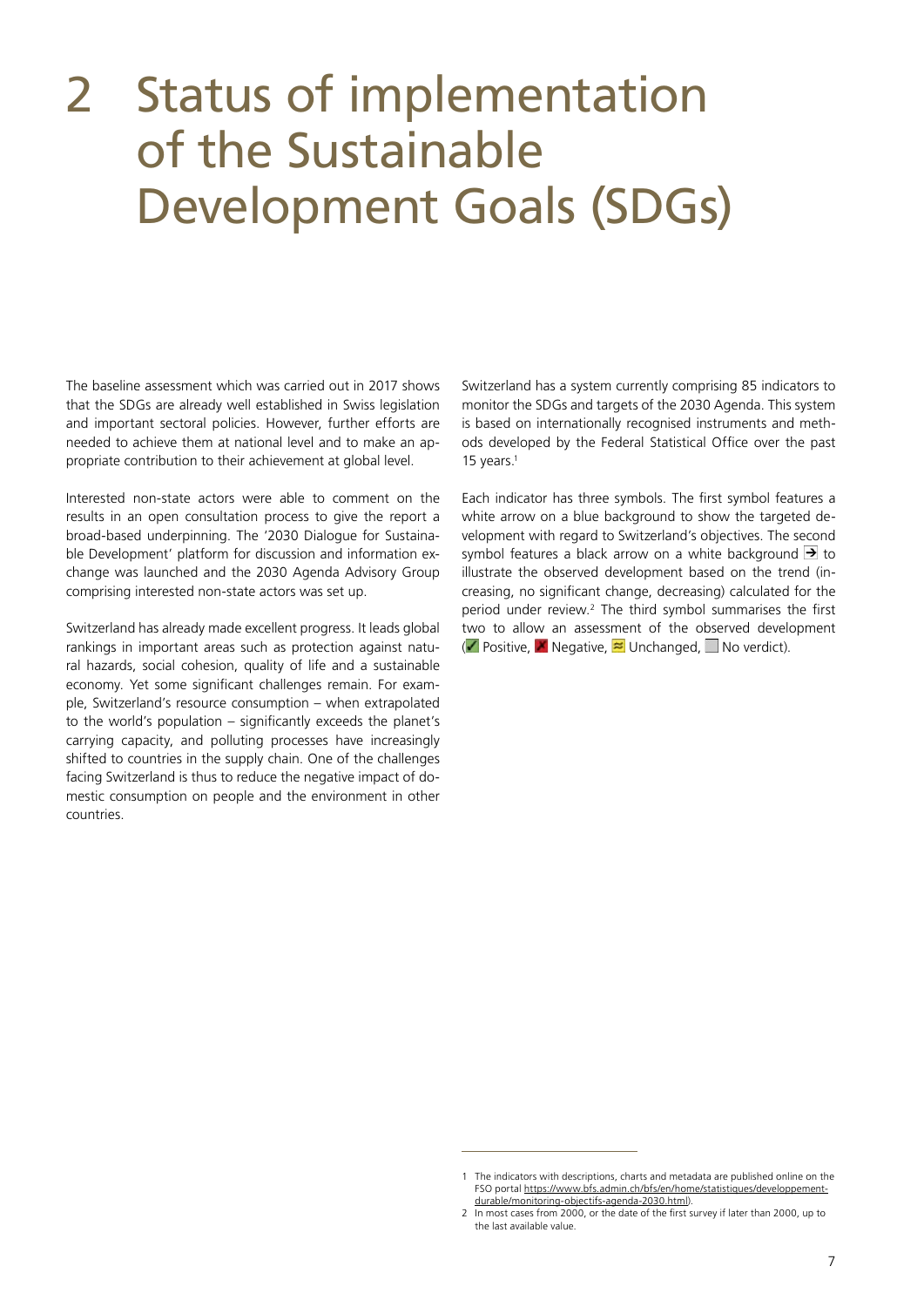#### <span id="page-7-0"></span>**SDG 1**  End poverty in all its forms everywhere



Switzerland has a well-developed social security system. Nevertheless, implementation of the 2030 Agenda also calls for it to integrate the most disadvantaged people in the economy and society and grant them better opportunities, and to reduce the proportion of the population living below the national poverty threshold. In 2016, 7.5% of Switzerland's permanent resident population – around 615,000 people – were affected by income poverty, 140,000 of whom were gainfully employed.3

|     | Poverty rate                      |  |  |
|-----|-----------------------------------|--|--|
| 1.3 | Total social security expenditure |  |  |
| 1.5 | Deaths due to natural phenomena   |  |  |

| Poverty rate                                                                                      |                                                                                                                                                                                                                          |                                      |  |  |  |  |
|---------------------------------------------------------------------------------------------------|--------------------------------------------------------------------------------------------------------------------------------------------------------------------------------------------------------------------------|--------------------------------------|--|--|--|--|
| Swiss data                                                                                        | Goal formulation of UN and Switzerland                                                                                                                                                                                   |                                      |  |  |  |  |
| 7.5% of Switzerland's pop-<br>ulation was living below<br>the poverty line in 2016 <sup>4</sup> . | UN: "Poverty manifests itself in hunger and malnu-<br>trition, limited access to education and other basic<br>services, social discrimination and exclusion as well as<br>the lack of participation in decision-making." | Goal:<br>$\mathbf{r}$<br>Trend:<br>→ |  |  |  |  |
| +0.9 percentage points be-<br>tween 2014 and 2016                                                 | Federal government's goal: To achieve long-term<br>poverty reduction in Switzerland.                                                                                                                                     | Assessment:<br>≈                     |  |  |  |  |

International level: Switzerland's international cooperation assumes a multi-dimensional concept of poverty that encompasses basic human needs as well as economic, social, environmental, political and socio-cultural aspects. It places special emphasis on women and the most vulnerable sections of society and works to protect them and build their resilience. Since poverty is increasingly concentrated in countries whose governments are either unable or unwilling to ensure the basic functions of the state in the areas of security, rule of law and basic social services, Switzerland is becoming more active in these contexts. Such efforts are geared to the long term to increase their systemic effect.

### **SDG 2**

#### End hunger, achieve food security and improved nutrition and promote sustainable agriculture



The Swiss agricultural sector produces about 55% of the country's food requirements, employing approx. 150,000 people and utilising about 25% of total land area. The remaining food requirement is met through imports. No one suffers from hunger in Switzerland. Calorie production and income in the agricultural sector are largely stable. Obesity poses a problem in the general population, and represents a significant risk factor for non-communicable diseases. This problem is being combated with public funds.

In the agricultural sector, participation in environmental and animal welfare programmes is growing, as is the percentage of organic farms (12% in 2016). Yet the long-term conservation of sustainable ecosystems and provision of ecosystem services are still compromised by agriculture. Nitrogen pollution, loss of biodiversity and the extensive use of pesticides and antibiotics are not yet in line with the environmental objectives of the agricultural sector. The existing strategies and action plans are designed to reduce

<sup>3</sup> For the definition of poverty, see next footnote.

<sup>4</sup> The absolute (as opposed to the relative) poverty threshold is defined in Switzerland as falling below a speci-fied subsistence level. For the measurement of absolute poverty in Switzerland, the FSO bases itself on the subsistence level, as recommended by the Conference of Cantonal Directors of Social Services (CDSS). Accordingly, persons who do not have the financial means to acquire the goods and services necessary for a socially integrated life are classified as poor.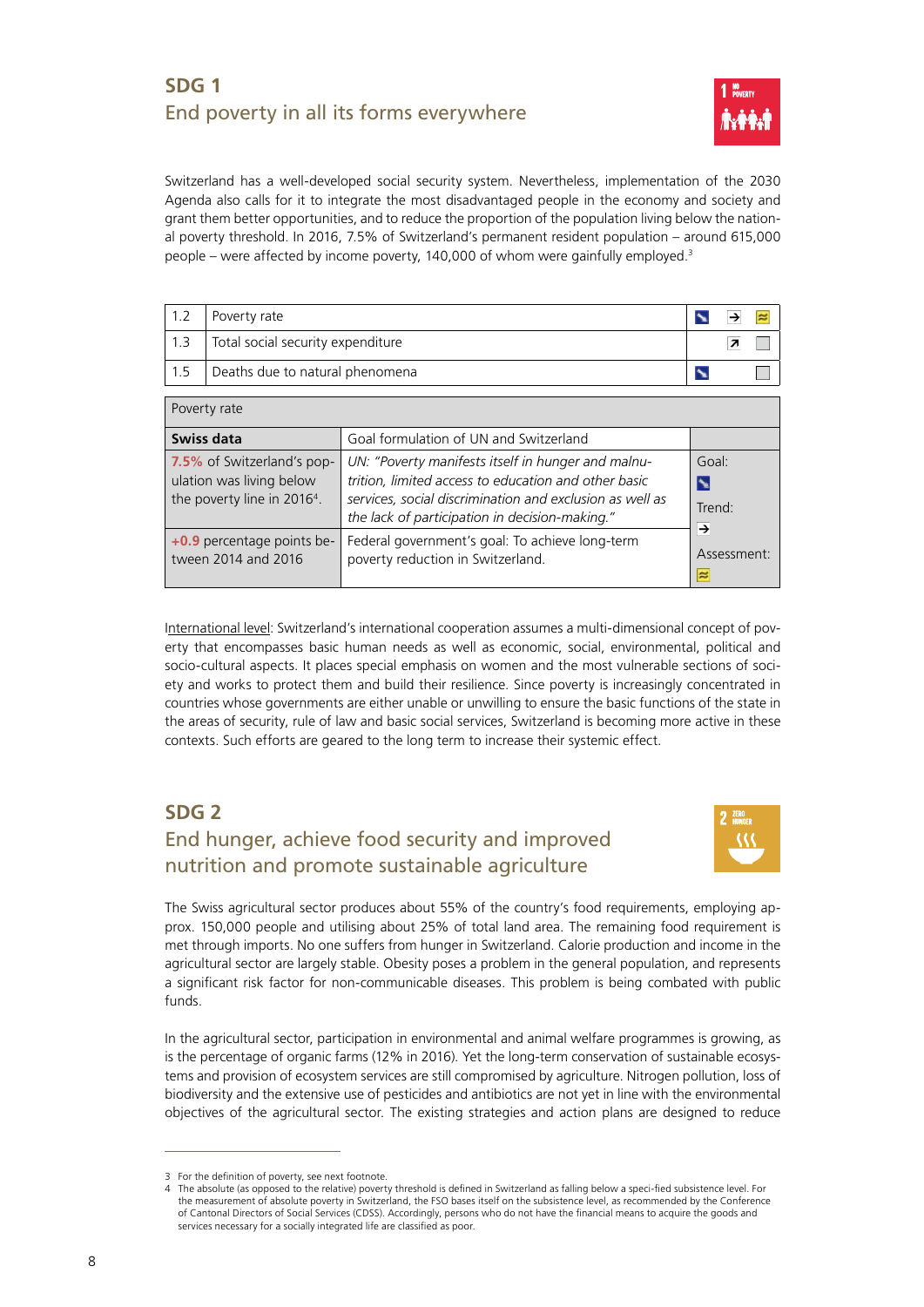<span id="page-8-0"></span>the target gaps for antibiotics and pesticides. Moreover, agriculture will have to deal with the constant pressure on cultivated land.

Switzerland's agriculture and food sector is strongly integrated in global markets through free trade and WTO agreements and on a global scale is therefore also involved in the challenges of food security, climate, the environment and social justice.

| 2.1 / 2.2           |                                           | Consumption of fruit and vegetables                                                                                                                                                                                                                                                            |        |  |  |
|---------------------|-------------------------------------------|------------------------------------------------------------------------------------------------------------------------------------------------------------------------------------------------------------------------------------------------------------------------------------------------|--------|--|--|
| 2.4                 |                                           | Nitrogen balance from agriculture                                                                                                                                                                                                                                                              |        |  |  |
|                     | Greenhouse gas emissions from agriculture |                                                                                                                                                                                                                                                                                                |        |  |  |
| 2.5                 |                                           | Plant genetic resources for food and agriculture                                                                                                                                                                                                                                               |        |  |  |
| 2.b                 | Export contributions                      |                                                                                                                                                                                                                                                                                                |        |  |  |
|                     |                                           |                                                                                                                                                                                                                                                                                                |        |  |  |
|                     | Nitrogen balance from agriculture         |                                                                                                                                                                                                                                                                                                |        |  |  |
| In 2015, the annual |                                           | UN: "Agriculture, forestry and fisheries can provide nutritious                                                                                                                                                                                                                                | Goal:  |  |  |
| nitrogen surplus in |                                           | food for all and generate decent incomes, while supporting                                                                                                                                                                                                                                     | N      |  |  |
| $\sim$ 4000 $\sim$  | Swiss agriculture was                     | people-centred rural development and protecting the envi-<br>$\mathbf{r}$ , and the contract of the contract of the contract of the contract of the contract of the contract of the contract of the contract of the contract of the contract of the contract of the contract of the contract o | Trend: |  |  |

| <b>91,100</b> tonnes. | ronment. Right now, our soils, freshwater, oceans, forests and<br>biodiversity are being rapidly degraded." | 115119.<br>$\mathbf{z}$ |
|-----------------------|-------------------------------------------------------------------------------------------------------------|-------------------------|
| $-5\%$ since 2000     | Federal government's goal: [] to ensure the long-term                                                       | Assessment:<br>✓        |
|                       | sustainability of ecosystems and ecosystem services in its<br>agricultural policy.                          |                         |

International level: Switzerland supports a paradigm shift from short-term food aid to long-term food security and an improvement in the resilience of smallholder farmers and food systems. It is particularly committed to framework conditions in favour of sustainable agriculture and food systems. These include combating malnutrition, which is to a growing extent responsible for non-communicable diseases, including in developing countries. Switzerland promotes innovation to improve smallholder income and productivity, e.g. by securing land rights, developing innovative approaches to crop failure insurance, improving the geographical indication system, assisting with marketing and agricultural education and training, as well as developmental research in the field of plant breeding and improved cultivation methods.

### **SDG 3** Ensure healthy lives and promote well-being for all at all ages



In its Health 2020 strategy, the Federal Council set out the following goals for the Swiss healthcare system: maintain quality of life, increase equal opportunities, raise the quality of healthcare and improve transparency. Mandatory health insurance guarantees all Swiss residents access to medical services and products. Life expectancy in Switzerland is very high at 81.5 for men and 85.3 for women in 2016. However, according to Eurostat, in terms of the healthy life expectancy (HLE), Switzerland was below the EU average in 2015.

In recent years, demographic developments, advancements in medical technology and growing capacities have led to a steady increase in healthcare costs, with correspondingly higher funding requirements through health insurance premiums and taxes.

In Switzerland, a quarter of the population suffers from at least one chronic disease and almost 90% of deaths are due to non-communicable diseases (NCDs) such as cancer, diabetes, cardiovascular and respiratory diseases. Such diseases generate about 80% of Swiss healthcare costs.

By improving the health literacy of the population and through framework conditions which make it easier to adopt healthier lifestyles, a high quality of life should be maintained. An integrated approach that includes veterinary medicine, agriculture and the environment in addition to human medicine is applied to ensure the long-term efficacy of antibiotics for health. A spread of the HIV epidemic among the general population was averted thanks to preventive approaches. However, challenges remain in the increase in other sexually-transmitted infections and immunisation coverage for vaccine-preventable diseases. The WHO's International Health Regulations are of critical importance for combating global health risks.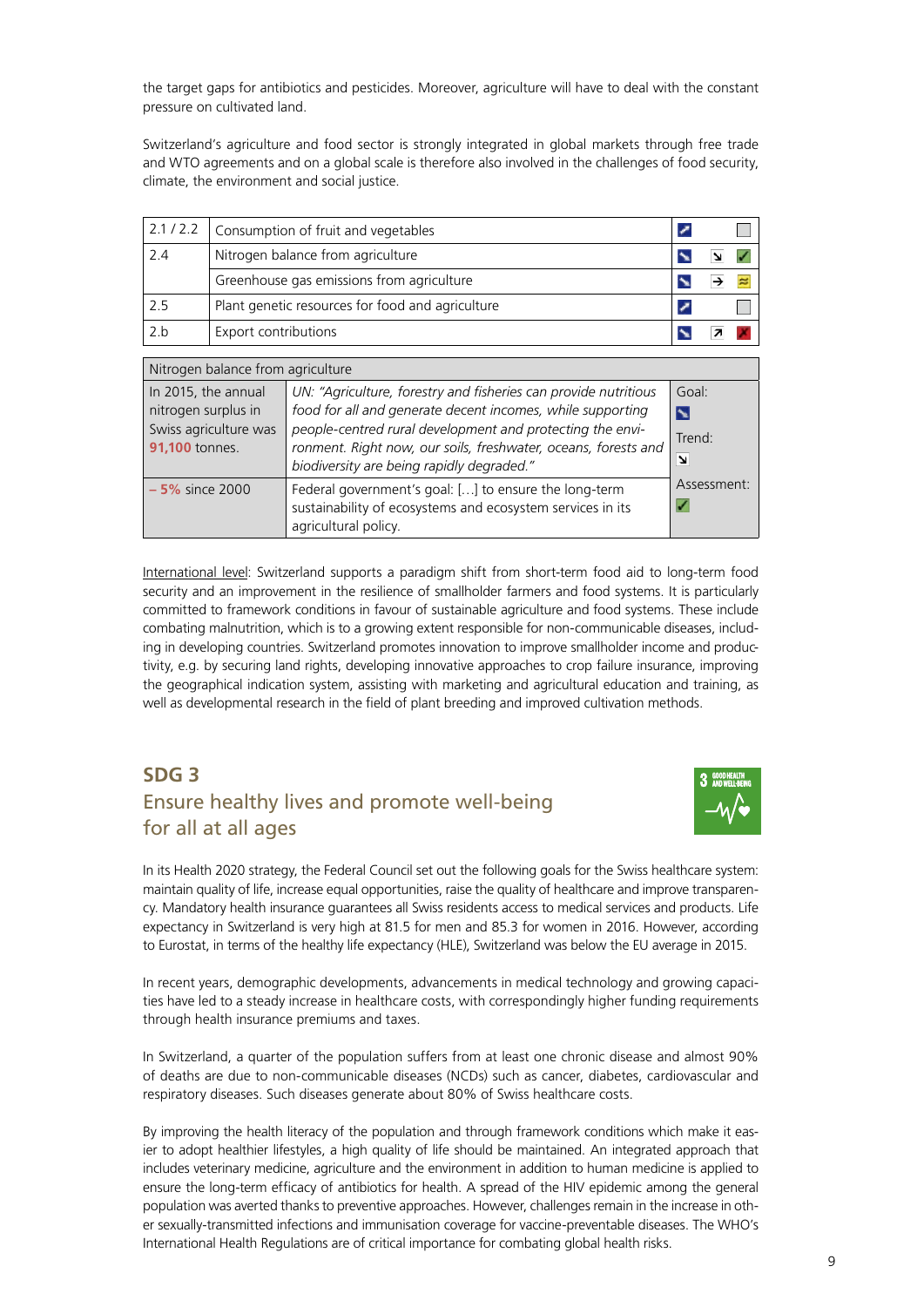<span id="page-9-0"></span>

| 3.3 | Measles immunisation coverage                |  |  |
|-----|----------------------------------------------|--|--|
| 3.4 | Potential years of life lost                 |  |  |
|     | Suicide rate                                 |  |  |
| 3.5 | Heavy alcohol consumption                    |  |  |
| 3.6 | Road traffic accidents                       |  |  |
| 3.8 | Healthcare needs unmet for financial reasons |  |  |
| 3.9 | Particulate matter concentrations            |  |  |
| 3.a | Smoking rate                                 |  |  |

| Potential years of life lost |                                                                                                                                                                                    |                                                                                                                                                                                                                                                                                                                                                                |                                                                     |  |
|------------------------------|------------------------------------------------------------------------------------------------------------------------------------------------------------------------------------|----------------------------------------------------------------------------------------------------------------------------------------------------------------------------------------------------------------------------------------------------------------------------------------------------------------------------------------------------------------|---------------------------------------------------------------------|--|
|                              | In 2015, the number of po-<br>tential years of life lost before<br>the age of 70 per 100,000<br>inhabitants in Switzerland was<br>1,521 for women and 2,703<br>for men since 2000. | UN: "Ensuring healthy lives and promoting well-be-<br>ing for all at all ages is essential to sustainable<br>development. Significant strides have been made in<br>increasing life expectancy [] However, many more<br>efforts are needed to fully eradicate a wide range of<br>diseases and address many different persistent and<br>emerging health issues." | Goal:<br>N<br>Trend:<br>$\overline{\mathbf{z}}$<br>Assessment:<br>✓ |  |
|                              | $-33\%$ for women<br>$-39.6\%$ for men since 2000                                                                                                                                  | Federal government's goal: To curb the burden of<br>non-communicable diseases and mental illness, and<br>to reduce the number of premature deaths.                                                                                                                                                                                                             |                                                                     |  |

International level: Geneva has a special role in international health policy since it is the seat of relevant international organisations, NGOs and many global initiatives. Moreover, Switzerland is also important as a centre for innovation and research in health. The pharmaceutical, biotechnology and medtech industries are among the most significant Swiss export sectors. Switzerland is involved in multilateral forums and/or projects with partner countries and focuses on (i) combating communicable diseases; (ii) sustainably improving access to medical products without undermining intellectual property rights; (iii) combating non-communicable diseases and promoting a health and human rights-based addiction policy; (iv) enhancing health systems; (v) improving the health of mothers, newborns and children, and strengthening sexual and reproductive health and rights.

#### **SDG 4**

#### Ensure inclusive and equitable quality education and promote lifelong learning opportunities for all



Switzerland offers many and varied high-quality learning opportunities at all levels and in all areas. Switzerland's education system is characterised by a high level of permeability. Dual-track vocational education and training is a successful model and is continually adapted to accommodate megatrends and requirements.

Switzerland has significantly expanded its early intervention family support services in recent decades. Challenges include training enough specialist staff, improving the financial sustainability of childcare, setting up a national monitoring and reporting system, and early language support.

Education for sustainable development (ESD) at all levels and in all areas promotes the personal responsibility and initiative of individuals and their ability to act as multipliers for sustainable thinking and action.

| 4.1     | Reading skills of 15-year-olds                                           |  |           |
|---------|--------------------------------------------------------------------------|--|-----------|
| 4.3     | Teaching staff at higher education institutions (proportion of<br>women) |  | $\approx$ |
| 4.4/4.5 | First diploma rate at upper secondary level                              |  |           |
| 4.6     | Participation in continuing education                                    |  |           |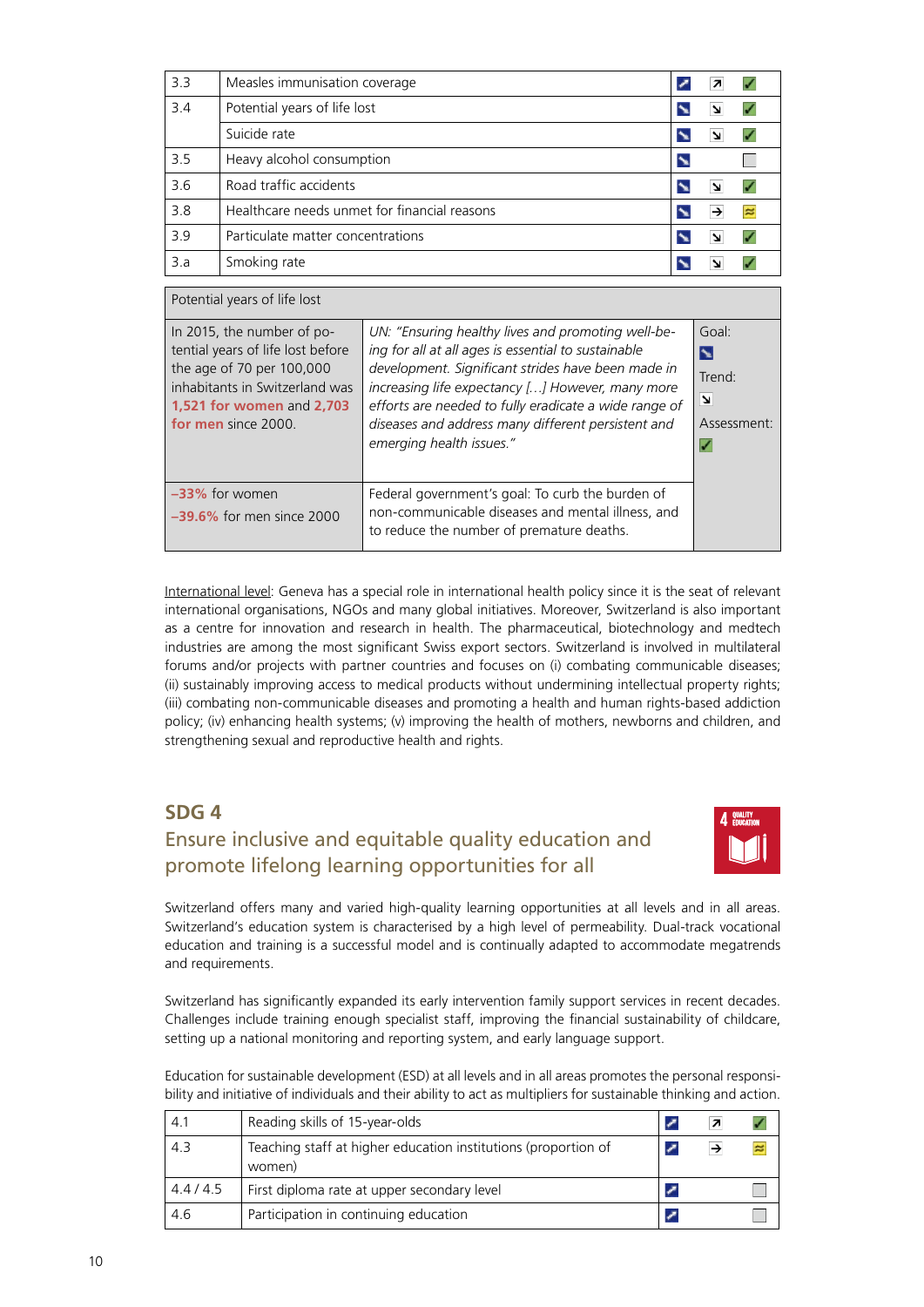<span id="page-10-0"></span>

| Reading skills of 15-year-olds                                                                                                    |                                                                                                                                                                                                                                                                                                 |                      |  |  |  |
|-----------------------------------------------------------------------------------------------------------------------------------|-------------------------------------------------------------------------------------------------------------------------------------------------------------------------------------------------------------------------------------------------------------------------------------------------|----------------------|--|--|--|
| 80% of 15-year-olds in Switzer-<br>land attained at least the mini-<br>mum level required to manage<br>modern daily life in 2015. | UN: "Obtaining a quality education is the founda-<br>tion to improving people's lives and sustainable<br>development."                                                                                                                                                                          | Goal:<br>Trend:<br>7 |  |  |  |
| + 6.3 percentage points be-<br>tween 2000 and 2012 (2015 not<br>comparable, owing to a change<br>in methodology)                  | Federal government's goal: To ensure that during<br>compulsory education all children acquire and<br>develop basic knowledge and skills, as well as a<br>cultural identity which will allow them to engage<br>in lifelong learning and to find their place in<br>society and the world of work. | Assessment:<br>V     |  |  |  |

International level: In its international cooperation work, Switzerland tirelessly advocates the right to education with the aim of promoting the development of education systems in developing countries based on the criteria of effectiveness, efficiency and equality of opportunity. Switzerland works to ensure that ESD topics are included in basic and vocational education curricula. The priorities of Switzerland's international education efforts are: i) improving the governance of national education systems; ii) enhancing basic and vocational education, and facilitating the transition to working life; iii) increasing the quality of teaching and labour market relevance; and iv) promoting inclusion and equality of opportunity.

#### **SDG 5** Achieve gender equality and empower all women and girls



Gender equality, particularly in the family, in education and in the workplace, and the right to equal pay for work of equal value are enshrined in the Swiss Federal Constitution. The implementation of these principles in the workplace is governed by the Gender Equality Act. Gender equality is one of the Federal Council's priorities. Switzerland ratified the UN Convention on the Elimination of all Forms of Discrimination against Women and regularly reports on its implementation in Switzerland.

The federal government fosters the participation of women and men at all levels of decision-making in social, economic, political and public life, e.g. through financial support and tax-deductible childcare costs, or through projects that promote family-friendly working conditions, better compatibility of family and work, and improving the status of unpaid work.

In Switzerland women's median pay is 15% lower than men's. Around 40% of this difference cannot be explained by objective factors. In order to promote gender equality, in particular equal pay, the Gender Equality Act is to be revised. It is planned to introduce a regular analysis of wage equality for employers with at least 50 staff members.

Violence against women and domestic abuse are problems in Swiss society too. Two out of three victims are women. To further reduce this violence, the Swiss Civil Code and Swiss Criminal Code were amended, and the Istanbul Convention was ratified. Specialist units to combat violence and forced marriage run public information and awareness campaigns, and a national action plan against human trafficking will be implemented by 2020, including a number of measures to better protect victims from violence.

| 5.1 | Wage gap between women and men                                               |  |  |
|-----|------------------------------------------------------------------------------|--|--|
| 5.2 | Domestic violence                                                            |  |  |
| 5.4 | Time spent on professional activity and on domestic work and childcare       |  |  |
| 5.5 | Professional position by sex                                                 |  |  |
|     | Proportion of women in the National Council and in cantonal parlia-<br>ments |  |  |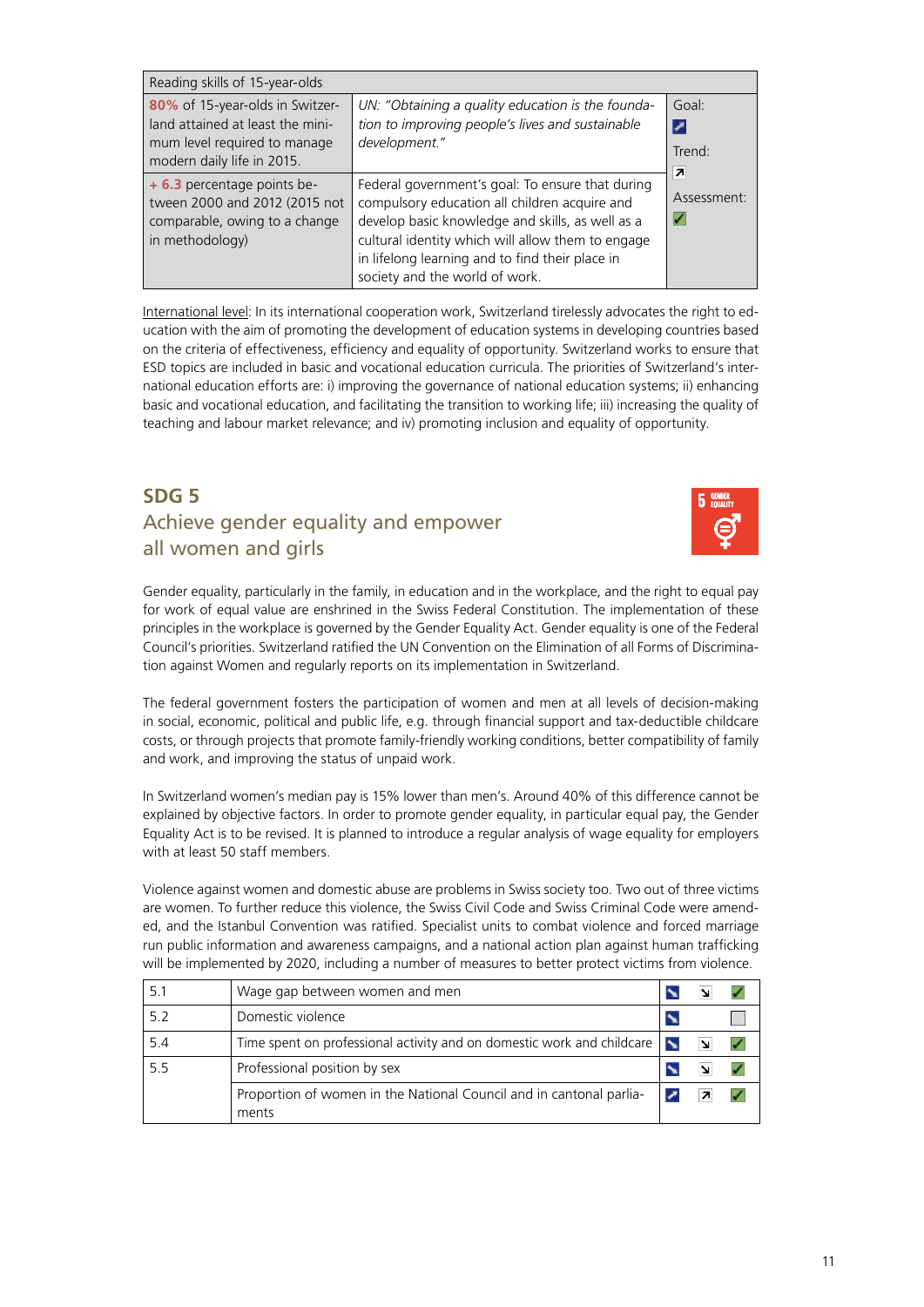<span id="page-11-0"></span>

| Wage gap between women and men                                                        |                                                                                                                                                 |                           |  |  |  |  |
|---------------------------------------------------------------------------------------|-------------------------------------------------------------------------------------------------------------------------------------------------|---------------------------|--|--|--|--|
| In Switzerland, women earned<br>14.6% less than men in the<br>private sector in 2016. | UN: "Gender equality is not only a fundamental<br>human right, but a necessary foundation for a<br>peaceful, prosperous and sustainable world." | Goal:<br>N<br>Trend:<br>N |  |  |  |  |
| $-6.9$ percentage points since<br>2000                                                | Federal government's goal: To achieve gender<br>equality. Legislation ensures equal rights for men<br>and women, both in law and in practice.   | Assessment:               |  |  |  |  |

Gender equality is one of Switzerland's strategic goals in international cooperation. Within the framework of the competent UN commissions and multilateral development agencies, Switzerland is committed to the development of international policies and standards. It engages in the respective policy dialogue with its partner countries.

International level: Women are actively involved on the ground as actors and partners in all Swiss projects, and men are made aware of the issue of equality. Switzerland systematically considers gender equality in context analysis, planning, implementation and monitoring. In the promotion of peace and human security, a gender perspective is included where appropriate. The priorities are: i) tackling gender-based violence and harmful practices (such as violence, child and early marriage, forced marriage and female genital mutilation); ii) fostering the participation of women at all levels of decision-making in economic, political and public life; iii) increasing the economic independence of women.

#### **SDG 6** Ensure availability and sustainable management of water and sanitation for all



Switzerland has extensive water resources. The entire population has access to drinking water. There are also efficient wastewater treatment plants that are operated according to the polluter pays principle. Under its constitutional mandate, the federal government promotes integrated watershed management. The cantons determine the appropriate minimum residual flows for each watercourse and withdrawal site. Switzerland has reduced its water withdrawal over the last ten years.

Switzerland's water sector faces certain challenges, however. Climate change has resulted in local water shortages in recent years. Recent scientific studies indicate that this phenomenon will intensify in the summer months in the future. At the same time, the glacier melt will continue to increase.

Regular inspections are carried out to check drinking water contamination limits. Switzerland implements the WHO Protocol on Water and Health. Thanks to the construction of wastewater treatment plants, nitrogen and phosphorous levels in large and medium-sized watercourses have been significantly reduced. Measures have been taken to combat micropollutants, an action plan on risk reduction and the sustainable use of pesticides has been adopted and legislation on SVHCs (substances of very high concern) has been introduced. In addition, the Waters Protection Act provides for over 4,000 kilometres of watercourses to be restored in the next 80 years. Meanwhile, more than 1,000 barriers to fish migration, 100 hydropower plants that cause artificial run-off fluctuations, as well as 500 hydropower plants and other facilities that lead to bedload deficit in watercourses, are to be rehabilitated by 2030.

| 6.1 | Nitrate in groundwater    |   | × |
|-----|---------------------------|---|---|
| 6.4 | Drinking water use        | N |   |
| 6.6 | Structure of watercourses |   |   |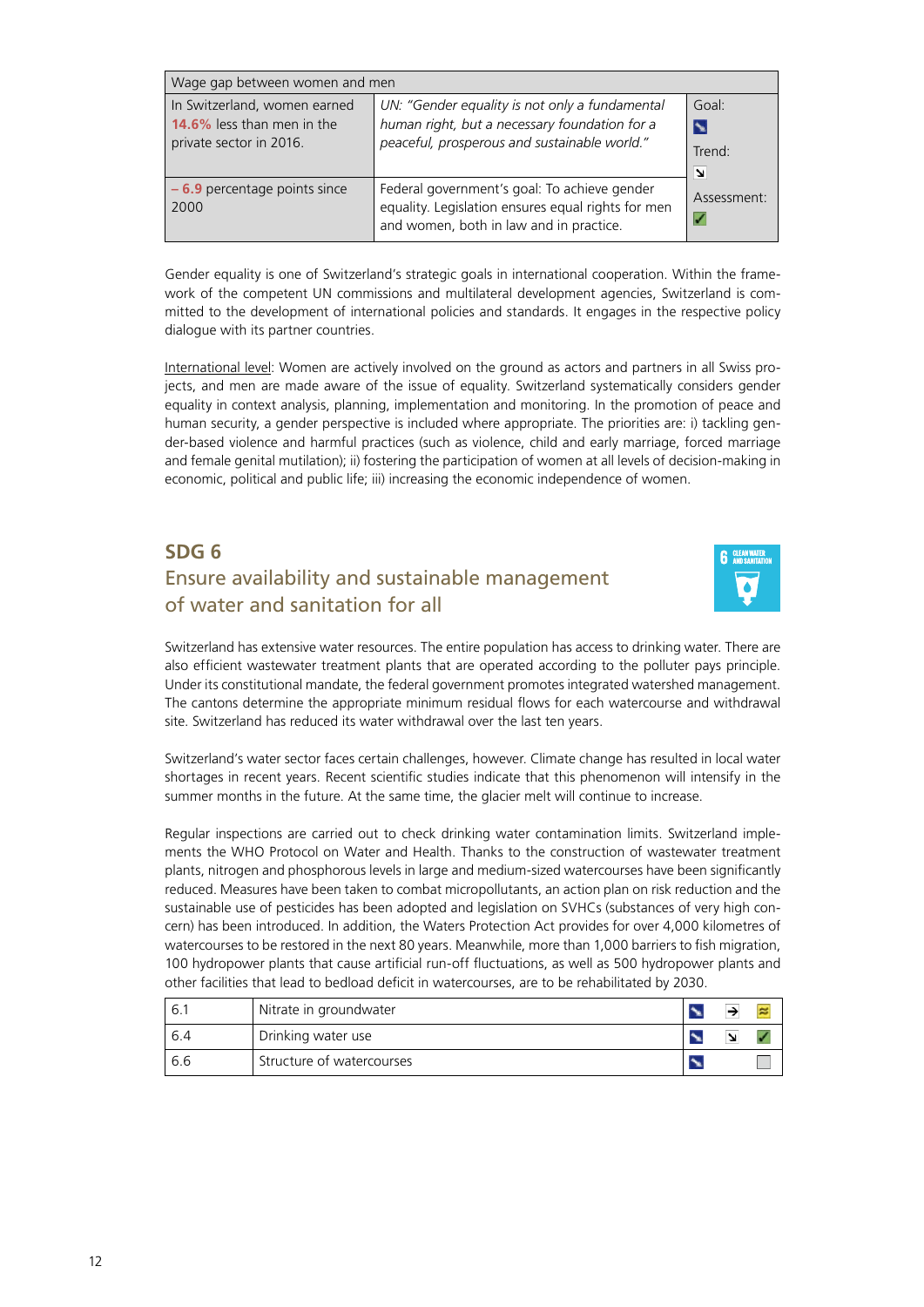<span id="page-12-0"></span>

| Nitrate in groundwater                                                                                                                      |                                                                                                                                                  |                                          |
|---------------------------------------------------------------------------------------------------------------------------------------------|--------------------------------------------------------------------------------------------------------------------------------------------------|------------------------------------------|
| In 2014, 13% of Switzerland's<br>groundwater monitoring sites exhib-<br>ited nitrate concentrations above the<br>statutory levels (25mg/l). | UN: "Clean, accessible water for all is an es-<br>sential part of the world we want to live in."                                                 | Goal:<br>$\blacktriangleright$<br>Trend: |
| Given the variability of the data, no<br>significant trend can be detected.                                                                 | Federal government's goal: To preserve<br>groundwater resources in order to guar-<br>antee sustainable access to high-quality<br>drinking water. | →<br>Assessment:<br>$\approx$            |

International level: As a country bordering numerous transboundary watercourses, Switzerland is involved in a number of joint water commissions in Europe. At global level, it supports the human right to clean drinking water and sanitation, initiatives to implement sustainable water resource management, integrated monitoring of surface water and groundwater, and increased multilateral coordination in the water sector.

The priorities of Switzerland's international cooperation are: i) ensuring access to drinking water and sanitation for all; ii) improving water quality and preventing pollution; iii) promoting integrated water management and transboundary water cooperation; and iv) efficient and sustainable water use and protection and restoration of water ecosystems.

#### **SDG 7** Ensure access to affordable, reliable, sustainable and modern energy for all



Switzerland currently has a secure energy supply. Domestic production in 2016 generated 59% of electricity from renewable hydropower and 33% from nuclear power plants. The new energy legislation and the 2050 Energy Strategy aim to ensure a sufficient, broad-based, reliable, economical and clean energy supply in Switzerland. Energy efficiency is to be increased and the use of renewables expanded. Meanwhile, the use of fossil fuels, and thus carbon emissions, are to be reduced. Switzerland intends to reduce dependence on imported energy.

The energy and CO<sub>2</sub> legislation contains incentives, instruments and technical regulations to reduce energy consumption, increase energy efficiency and expand renewable energies. There are financial incentives for companies to replace inefficient appliances, lights and other equipment. In addition, by 2020 the initiative entitled 'The Confederation: exemplary in energy' aims to increase energy efficiency across the Federal Administration and federal-government associated businesses by 25% compared with 2006.

In the area of mobility, the focus is on CO<sub>2</sub> emissions targets for cars and the introduction of a CO<sub>2</sub> target for light commercial and articulated vehicles. By agreeing targets with energy-intensive industrial and service companies, the federal government promotes more efficient use of fuel and electricity.

| 7.1 | Final energy consumption by energy source    |  |  |
|-----|----------------------------------------------|--|--|
|     | Energy dependency                            |  |  |
| 7.2 | Renewable energies                           |  |  |
|     | Electricity production from renewable energy |  |  |
| 7.3 | Final energy consumption per capita          |  |  |

| Renewable energies                                                                                   |                                                                                                                                                                                                  |                                         |
|------------------------------------------------------------------------------------------------------|--------------------------------------------------------------------------------------------------------------------------------------------------------------------------------------------------|-----------------------------------------|
| In Switzerland, renewable<br>energies accounted for<br>22.1% of total energy<br>consumption in 2016. | UN: "Energy is central to nearly every major challenge<br>and opportunity the world faces today. [] Sustainable<br>energy is an opportunity - it transforms lives, economies<br>and the planet." | Goal:<br>z<br>Trend:                    |
| + 5.2 percentage points<br>since 2000                                                                | Federal government's goal: To continuously increase<br>the share of cost-efficient renewable energies in total<br>energy consumption.                                                            | $\overline{\phantom{a}}$<br>Assessment: |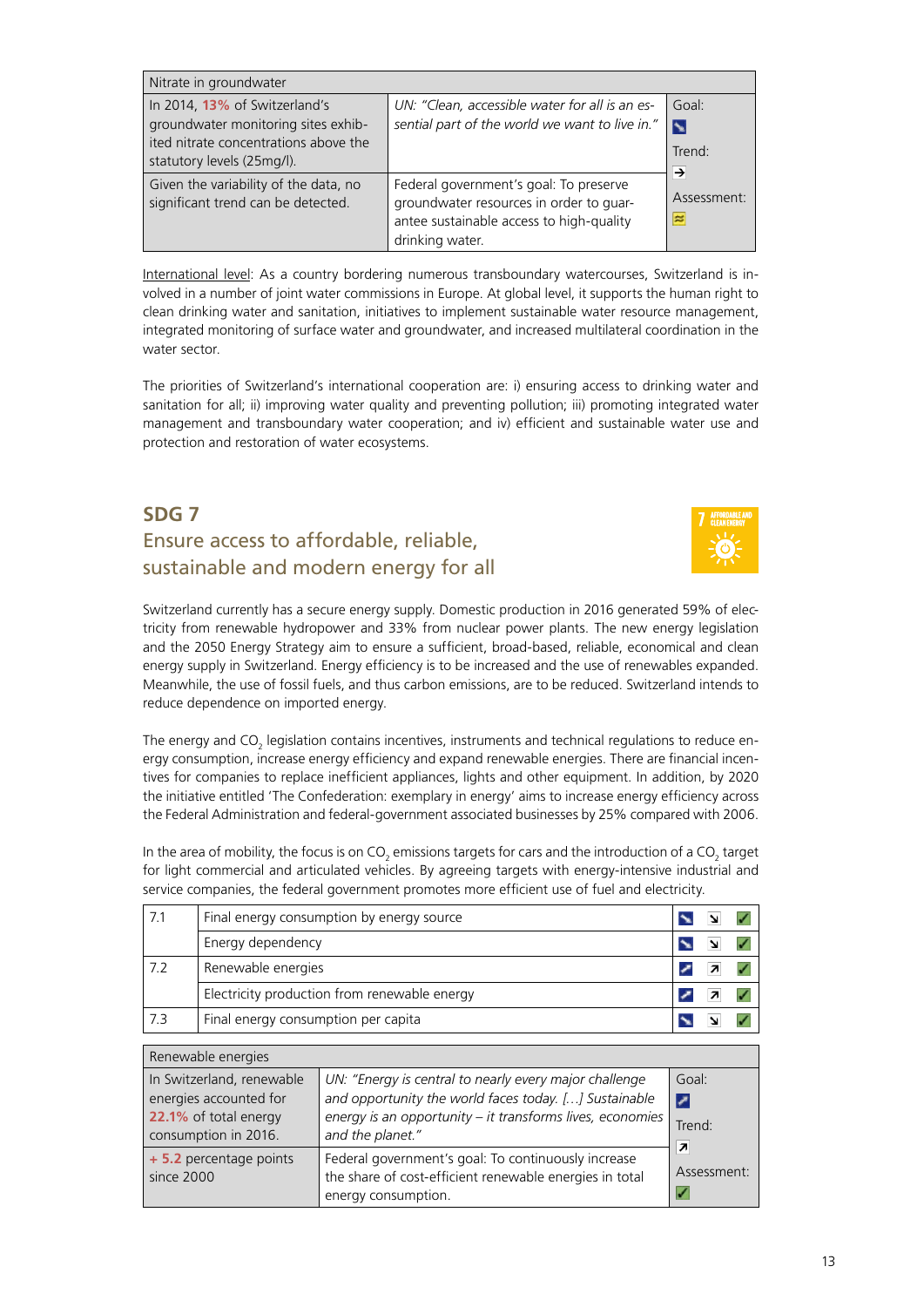<span id="page-13-0"></span>International level: Switzerland encourages the proliferation of environmental goods and renewable energies in economic and free trade agreements, e.g. by improving market access and fostering private investment. It provides technical assistance and investment to help developing countries produce electricity, heating and cooling in a cleaner, more efficient, more accessible and more affordable manner while bearing in mind economic sustainability. It has specific expertise in hydropower, which it can contribute at international level. Switzerland is also committed to energy efficiency at local level. It participates in the relevant international bodies that regulate cross-border grids and energy flows. The priorities of Switzerland's international efforts in the field of energy are: i) strengthening a reliable, accessible and affordable energy supply; and ii) promoting renewable energies and energy efficiency.

#### **SDG 8**

#### Promote sustained, inclusive and sustainable economic growth, full and productive employment and decent work for all



Switzerland has high productivity, low unemployment, a high quality of work and a high level of labour market participation. It is strongly integrated in the global economy. Its export economy benefits from a developed network of free trade agreements and contractually-secured access to the EU.

The federal government pursues a competition-friendly, sectorally neutral economic policy, which aims to further open up the economy, facilitate imports, eliminate trade barriers, maintain and develop the bilateral path with the EU and reduce red tape. At the same time, it is important to preserve Switzerland's strengths, such as its robust state budget, high level of education and high degree of legal certainty. This also includes an efficient and functioning social partnership agreement, which, with the support of the federal government and flexible solutions at sector and company level, means the labour market can rapidly adapt to changes.

The digital revolution presents the Swiss economy with opportunities. To harness these, it is important to further optimise the framework conditions so that the digital economy can develop. To maintain high labour market participation and good working conditions, the federal government is in favour of steadily enhancing the potential of the domestic workforce, including the participation rate of women. To this end, the federal government and cantons promote work-family reconciliation measures, the professional integration of young people and apprenticeship marketing. The federal government also encourages the labour market participation of older people and vulnerable groups.

| 8.1 | Gross domestic product per capita                        |        |
|-----|----------------------------------------------------------|--------|
| 8.2 | Labour productivity                                      | 7      |
| 8.3 | Jobs in innovative economic activities                   | ×      |
| 8.4 | Material footprint                                       |        |
| 8.5 | Women's employment rate                                  | 7      |
|     | Wage gap between women and men                           | צ      |
| 8.6 | NEET: Young people neither in employment nor in training | →<br>e |
| 8.8 | Accidents at work                                        |        |
| 8.9 | Tourism gross value added                                | 7      |
|     | Tourism employment                                       |        |
| 8.b | Youth unemployment                                       |        |

| Labour productivity                                                                                             |                                                                                                                                                                                                   |                                                  |
|-----------------------------------------------------------------------------------------------------------------|---------------------------------------------------------------------------------------------------------------------------------------------------------------------------------------------------|--------------------------------------------------|
| Since 2000, labour productiv-<br>ity in Switzerland has risen at<br>an average annual growth rate<br>of $0.8\%$ | UN: "Sustainable economic growth will require so-<br>cieties to create the conditions that allow people to<br>have quality jobs that stimulate the economy while<br>not harming the environment." | Goal:<br>⇂<br>Trend:<br>$\overline{\phantom{a}}$ |
| + 13% since 2000                                                                                                | Federal government's goal: The Swiss economy rais-<br>es labour productivity in the long term and increases<br>its competitiveness and capacity for innovation.                                   | Assessment:                                      |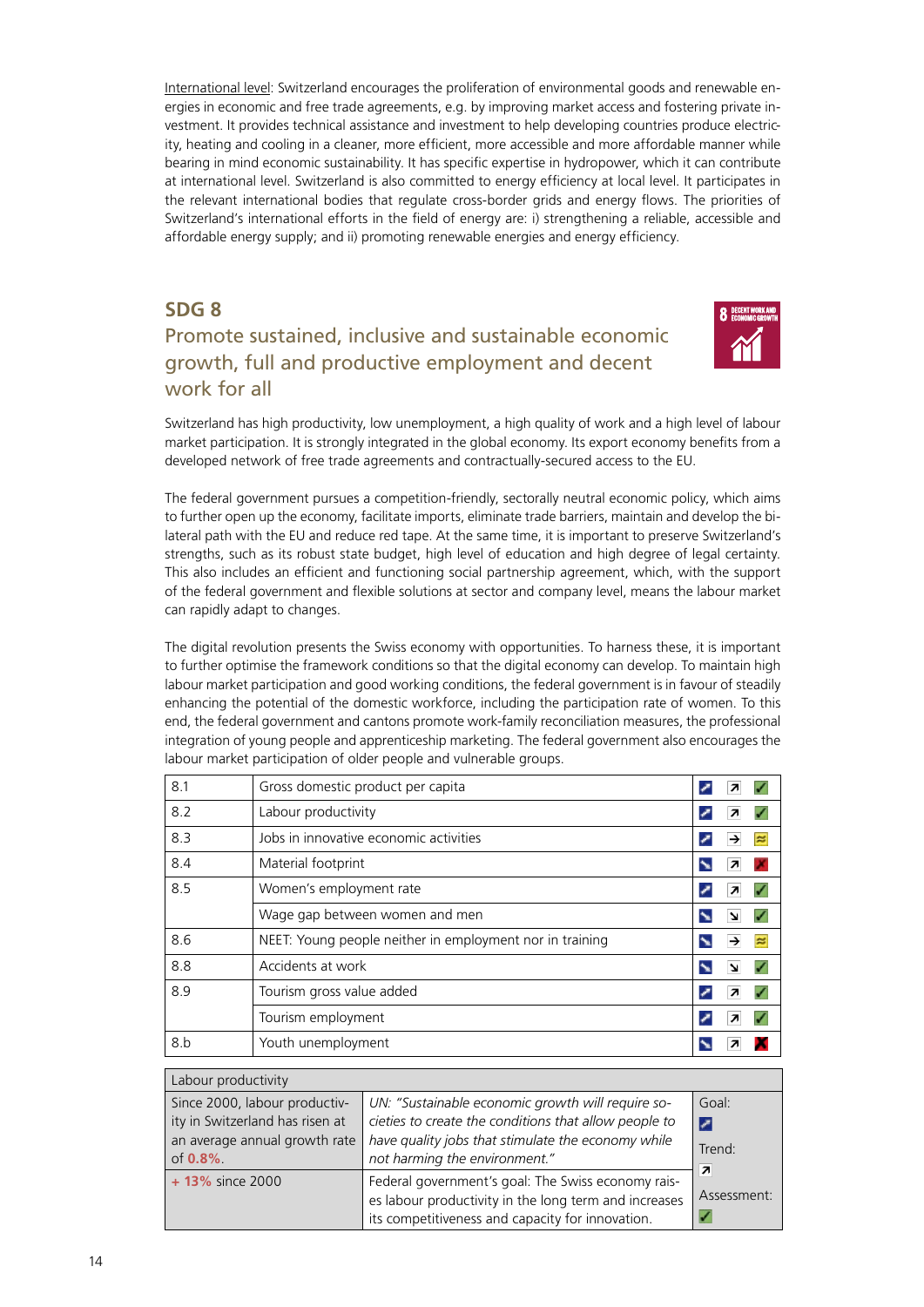<span id="page-14-0"></span>International level: Switzerland's economic and trade policy measures within the framework of its international cooperation help reduce poverty and global threats, and promote peace and human rights. The primary goal is to contribute to sustainable and inclusive growth in developing countries and to increase their resilience in the globalised world economy. Switzerland focuses its efforts on middle income countries where the majority of the population live in extreme poverty and where economic and social development can influence whole regions. The priorities are: i) improving the economic conditions in developing countries; ii) expanding and developing the global trading system with the active participation of developing countries; and iii) improving working conditions at the global level (*decent work agenda*).

#### **SDG 9** Build resilient infrastructure, promote inclusive and sustainable industrialisation and foster innovation



The infrastructure in Switzerland is of high quality. The federal government, cantons and cities are implementing a number of measures to further upgrade the dense and high-quality integrated transport system and increase the efficiency of use, e.g. innovative transport management, easing peak traffic times through intermodal and use-based mobility pricing, the increased transfer of externalities to road users, the expansion of public transport especially in heavily populated areas and an increase in the proportion of slow traffic (by bicycle, on foot etc.)

Compared with other countries, Switzerland has both competitive and inexpensive telecommunications networks, and continually invests in next generation mobile networks and infrastructure. Network expansion is primarily market driven.

The federal government promotes cooperation between science and industry in order to safeguard the extremely high quality of education and research in Switzerland and the innovativeness of its business sector. The state supports the introduction of new technologies to the market and the launch of new start-ups on a subsidiary basis through applied research and the transfer of knowledge from universities to industry. The federal government and cantons want to support the universities in developing their IT capacity so Switzerland can maintain its position as a leading centre of innovation and research and develop this capability in a targeted way.

| 9.1 | Congestion on Swiss motorway network              |  |  |
|-----|---------------------------------------------------|--|--|
|     | Average distance to nearest public transport stop |  |  |
| 9.4 | Material intensity                                |  |  |
| 9.5 | Expenditure on research and development           |  |  |

| Material intensity                                                                                                                       |                                                                                                                                                                                                                                               |                                               |
|------------------------------------------------------------------------------------------------------------------------------------------|-----------------------------------------------------------------------------------------------------------------------------------------------------------------------------------------------------------------------------------------------|-----------------------------------------------|
| The ratio of raw material<br>consumption (RMC) to GDP<br>in Switzerland has fallen since<br>2000: annual average decrease<br>of $-1.2\%$ | UN: "Technological progress is the foundation of<br>efforts to achieve environmental objectives, such as<br>increased resource and energy-efficiency".                                                                                        | Goal:<br>$\blacktriangleright$<br>Trend:<br>⊻ |
| $-16\%$ since 2000                                                                                                                       | Federal government's goal: Companies achieve<br>maximum resource-efficiency by optimising the<br>design of their production processes and products.<br>Use is made of the economic and technical poten-<br>tial for closing materials cycles. | Assessment:<br>V                              |

International level: Switzerland works towards sustainable industrialisation in developing countries through international cooperation. It promotes a stable economic and financial environment, strengthens the private sector and financial services providers and improves the competitiveness of small and medium-sized enterprises. Switzerland helps producers and companies to position themselves in value chains and promotes the integration of developing countries into the global economy. It also advocates appropriate and economically expedient protection of intellectual property through the World Trade Organisation (WTO) and the World Intellectual Property Organization (WIPO). Switzerland also supports developing countries in preparing basic infrastructure. This is primarily done by: i) promoting resource efficiency and clean technologies; ii) improving access to financial services for companies and producers; and iii) promoting access to information and communications technology and the internet.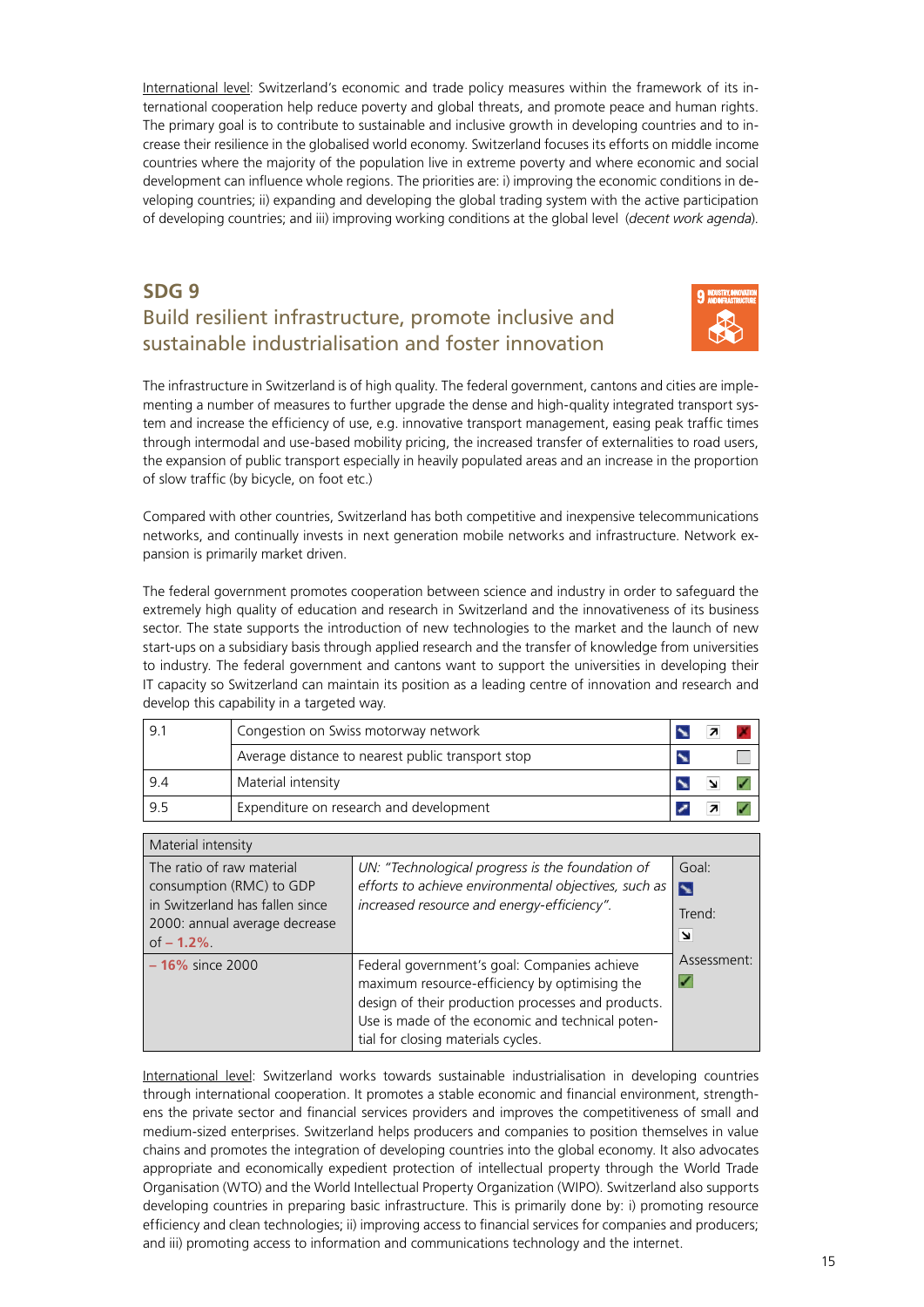#### <span id="page-15-0"></span>**SDG 10** Reduce inequality within and among countries



Switzerland promotes prosperity for all through its growth policy, public education system and social security system. Moreover, various policies including rental and housing policy at cantonal and communal level help the poorest sections of the population. Switzerland facilitates access for people with disabilities to education and further training, public infrastructure, transport and services through its Disability Discrimination Act, and promotes their participation in public and political life.

Initial measures have been taken to ensure equality for all people regardless of their sexual orientation, such as access to an officially recognised form of partnership. The Criminal Code contains a provision against racial discrimination. Increased protection against discrimination in individual areas of life is currently under review.

The general standard of living in Switzerland is one of the highest in Europe. Disposable income inequality is in line with the European average and has shown little change overall. Wealth redistribution through progressive taxation and social transfer contributes to stabilisation.

Switzerland is committed to immigration insofar as it is in the country's overall economic interest. In December 2017, 68.5% of the entire foreign population comprised people from the EU-28/EFTA states. Third-country nationals accounted for 31.5%. Workers from EU/EFTA countries receive ready access to the Swiss labour market thanks to the Agreement on the Free Movement of Persons. For all other countries, access is subject to certain conditions and restricted. Switzerland grants asylum to persons who meet the conditions for refugee status. It advocates secure migration paths and combats irregular migration. At a European level, it advocates spreading the burden fairly and supporting initial host countries. Switzerland attaches great importance to the integration of foreign nationals and supports measures to improve language, education, employability, information transfer and social integration. This is generally done through formal public institutions (especially schools) as well as through VET and in the workplace. Where special integration needs are identified, specific integration programmes provide support for language learning, occupational integration, career guidance and protection against discrimination.

| 10.1                                                    | Distribution of primary equivalised income (S80/S20) <sup>5</sup>                                                                                                 |                                                                                                                                                                     |                           |   |   |
|---------------------------------------------------------|-------------------------------------------------------------------------------------------------------------------------------------------------------------------|---------------------------------------------------------------------------------------------------------------------------------------------------------------------|---------------------------|---|---|
| 10.2                                                    | Participation of disabled persons in the labour market                                                                                                            |                                                                                                                                                                     |                           |   |   |
|                                                         | Employment rate by migration status                                                                                                                               |                                                                                                                                                                     | ╭                         | → | ≈ |
| 10.4                                                    | Distribution of equivalised disposable income (S80/S20)                                                                                                           |                                                                                                                                                                     | N                         | → |   |
| 10.7                                                    | Risk of poverty by migration status                                                                                                                               |                                                                                                                                                                     | $\blacktriangleright$     |   |   |
| 10.a                                                    | Duty-free imports from developing countries                                                                                                                       |                                                                                                                                                                     | ╭                         | 7 |   |
| 10.b                                                    | Official development assistance for poor countries                                                                                                                |                                                                                                                                                                     | ╭                         |   |   |
| 10.c                                                    | Remittances by migrants                                                                                                                                           |                                                                                                                                                                     | ╭                         |   |   |
| Distribution of equivalised disposable income (S80/S20) |                                                                                                                                                                   |                                                                                                                                                                     |                           |   |   |
|                                                         |                                                                                                                                                                   |                                                                                                                                                                     |                           |   |   |
|                                                         | The equivalised disposable income of the<br>richest 20% was <b>4.8</b> times higher than<br>that of the poorest 20% in 2015.<br>No significant changes since 2000 | UN: "[] while income inequality<br>between countries may have been<br>reduced, inequality within countries has<br>risen."<br>Federal government's goal: Switzerland | Goal:<br>╭<br>Trend:<br>→ |   |   |

<sup>5</sup> The indicator shows the factor by which the income share of the top 20% of the population exceeds the in-come share of the bottom 20% of the population.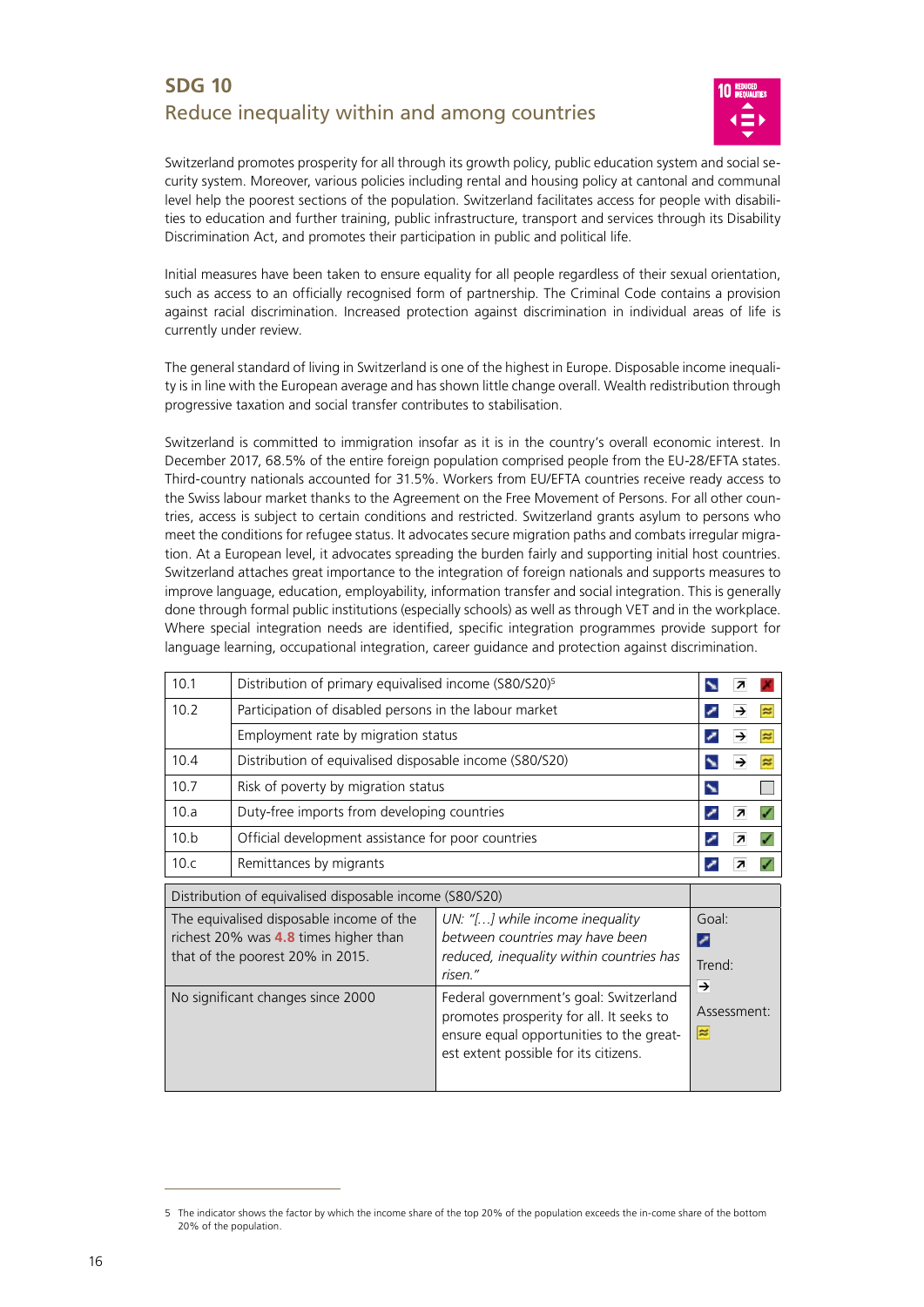<span id="page-16-0"></span>

| Duty-free imports from developing countries                                                               |                                                                                                                                                                                                                               |                                       |
|-----------------------------------------------------------------------------------------------------------|-------------------------------------------------------------------------------------------------------------------------------------------------------------------------------------------------------------------------------|---------------------------------------|
| Duty-free goods imported into Switzerland<br>from least developed countries amounted<br>to 91.2% in 2016. | UN: "The international community has<br>made significant strides towards lifting<br>people out of poverty. [] However,<br>inequality still persists and large dispar-<br><i>ities</i> remain."                                | Goal:<br>╭<br>Trend <sup>.</sup><br>7 |
| + 32.7 percentage points since 2013                                                                       | Federal government's goal: The federal<br>government recognises the special<br>and differential treatment provisions in<br>the WTO agreements for developing<br>countries and in particular for least<br>developed countries. | Assessment:                           |

International level: As a major international financial centre, Switzerland contributes to shaping a fair global regulatory agenda. Specifically, this includes monitoring the implementation of international standards relating to financial market stability, taxes, combating money laundering and the financing of terrorism, and implementing these standards independently. Moreover, it has adjusted capital and liquidity requirements for banks to reinforce their financial stability and strengthen their credibility. It has also comprehensively revised its legislation on financial market infrastructures, derivatives trading and combating money laundering. In 2017, Switzerland enacted the legal basis for the international automatic exchange of information in tax matters.

Swiss international cooperation aims to reduce poverty, discrimination, exclusion and vulnerability in the developing world. Switzerland is working with international organisations towards a global compact for safe, orderly and regular migration and a global compact on refugees. It also aims to integrate its international cooperation with its migration policy, in order to achieve greater policy coherence, have a systemic approach to the opportunities and challenges of migration and safeguard Switzerland's interests. In this context, Switzerland focuses its efforts on peace and good governance.

#### **SDG 11** Make cities and human settlements inclusive, safe, resilient and sustainable



Some three-quarters of the Swiss population live in cities and agglomerations, which is where over 80% of jobs and 84% of economic output are concentrated. Population development and growing demand for space for living, business, transport and leisure increase the pressure on the countryside, cultural heritage, land, agricultural areas and biodiversity. The air quality has generally improved in recent years. However, pollutants and noise emissions still cause health problems in some areas. Households are connected to an advanced basic supply network. There are no severely impoverished areas, green and open spaces are generally easily accessible and there is a high level of security.

The public and private transport system is well developed, although it is stretched to the limit on frequently travelled routes at peak times. Transport security is extremely high. However, under the Disability Discrimination Act universal access to public transport should meet the requirements of travellers with disabilities and age-related limitations by the end of 2023.

The spatial planning concept in Switzerland is conducive to cooperation between residential and economic areas and to the review of new ways to balance costs and benefits. The federal government's spatial planning act in conjunction with the Swiss Nature and Cultural Heritage Protection Act form the legal framework for compact settlement development to protect the cultivated land, natural habitats, countryside and the natural and architectural cultural heritage, while at the same time ensuring Switzerland's attractiveness as a place to live and work.

Risk-reduction targets and measures are outlined in the climate adjustment strategy, the strategy for natural hazards, strategy for protection of critical infrastructure, cyber strategy, the overarching risk management systems of the federal government and cantons and in planning on how to deal with disasters and emergency situations as formulated in the structure and utilisation plans.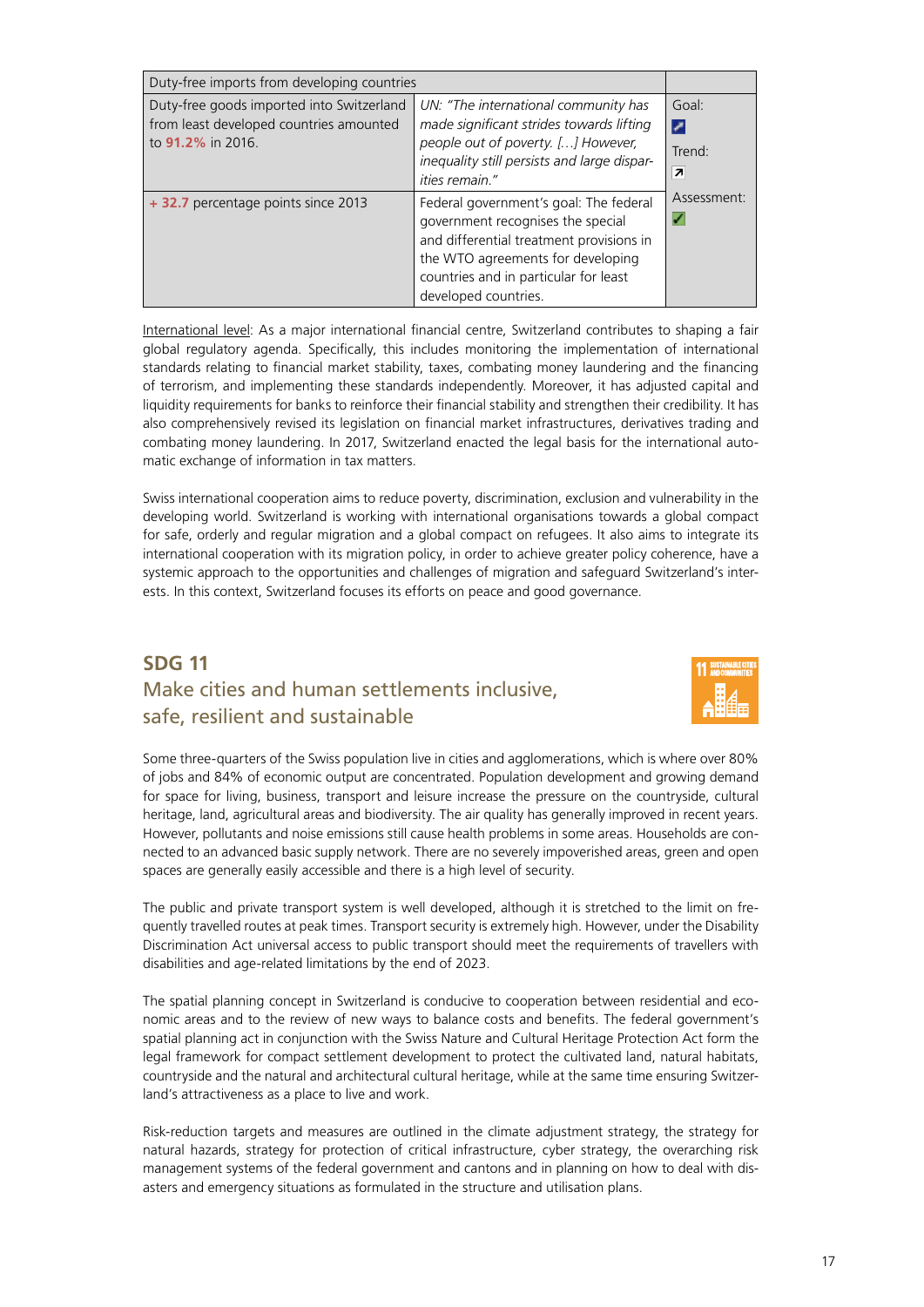<span id="page-17-0"></span>

| 11.1 | Housing costs                                                   |  |  |
|------|-----------------------------------------------------------------|--|--|
| 11.2 | Independent use of public transport by people with disabilities |  |  |
|      | Average distance to nearest public transport stop               |  |  |
| 11.3 | Building zones (density)                                        |  |  |
| 11.4 | Urban sprawl                                                    |  |  |
| 11.5 | Damage caused by natural disasters                              |  |  |
| 11.6 | Traffic noise pollution                                         |  |  |
| 11.7 | Recreation areas in urban spaces                                |  |  |

| Housing costs                                                                                                                                     |                                                                                                                                                                                                                                                 |                           |
|---------------------------------------------------------------------------------------------------------------------------------------------------|-------------------------------------------------------------------------------------------------------------------------------------------------------------------------------------------------------------------------------------------------|---------------------------|
| The proportion of rental costs<br>in the disposable income of the<br>poorest households (lowest 20%)<br>in Switzerland came to 31% in<br>2012/14. | UN: "The future we want includes cities of op-<br>portunities for all, with access to basic services,<br>energy, housing, transportation and more."                                                                                             | Goal:<br>N<br>Trend:<br>→ |
| No change since 2006/08                                                                                                                           | Federal government's goal: The proportion of<br>moderately priced accommodation available to<br>buy or rent is maintained or increased in high-<br>demand areas; disadvantaged sections of the<br>population have access to affordable housing. | Assessment:<br>$\approx$  |

International level: Switzerland's international cooperation efforts increasingly involve urban centres with their connection to rural regions and support them in city planning and management, decentralisation processes and strengthening local democratic structures. There is particular emphasis on disaster risk reduction through integral risk management. Switzerland is particularly active in raising awareness of the close interdependencies between disaster risk reduction, climate change and development cooperation, and encouraging the stakeholders in these areas to work more closely together. As a result, the coherent implementation of the Sendai Framework, the 2030 Agenda for Sustainable Development and the Paris climate agreement is fundamental for Switzerland. Efforts concentrate on: i) the promotion of sustainable and inclusive urbanisation; and ii) disaster risk reduction, based on the Sendai Framework.

#### **SDG 12** Ensure sustainable consumption and production patterns



The federal government has declared its aim to transition to a resource-saving, sustainable economy which fulfils its responsibilities along the entire value chain. It is a challenge it intends to tackle in partnership with the private sector. The federal government draws up guidelines and sets frameworks, such as the Green Economy 2013 action plan and the corresponding programme of measures that was adopted in 2016, as well as the Federal Council's 2015 Position Paper and Action Plan on Corporate Social Responsibility, the 2016 National Action Plan for the implementation of the UN Guiding Principles on Business and Human Rights, and the 2013 Background Report on Commodities.

The federal government is supporting the commitment of the business sector, the scientific community and NGOs by providing fundamental knowledge and tools, and by facilitating dialogue between all of the parties concerned. Technical and social innovations are also key to reducing resource use. To further promote possible approaches to the internalisation of externalities, Switzerland has introduced incentive taxes on CO<sub>2</sub> and volatile organic compounds (VOCs), for example, as well as a heavy vehicle charge. These measures increase awareness among investors and businesses of the increasing scarcity of natural resources.

Switzerland has a smoothly functioning system of waste management, which includes both the public and private sectors. The proportion of municipal waste that is recycled stood at 53% in 2016. The federal government promotes the circular economy by pursuing dialogue and encouraging direct responsibility in the various sectors concerned. It has also set quantitative targets in particularly relevant areas.

The Federal Council expects companies headquartered in Switzerland to fulfil their human rights and environmental responsibilities in all of their activities. The corresponding principles and activities are set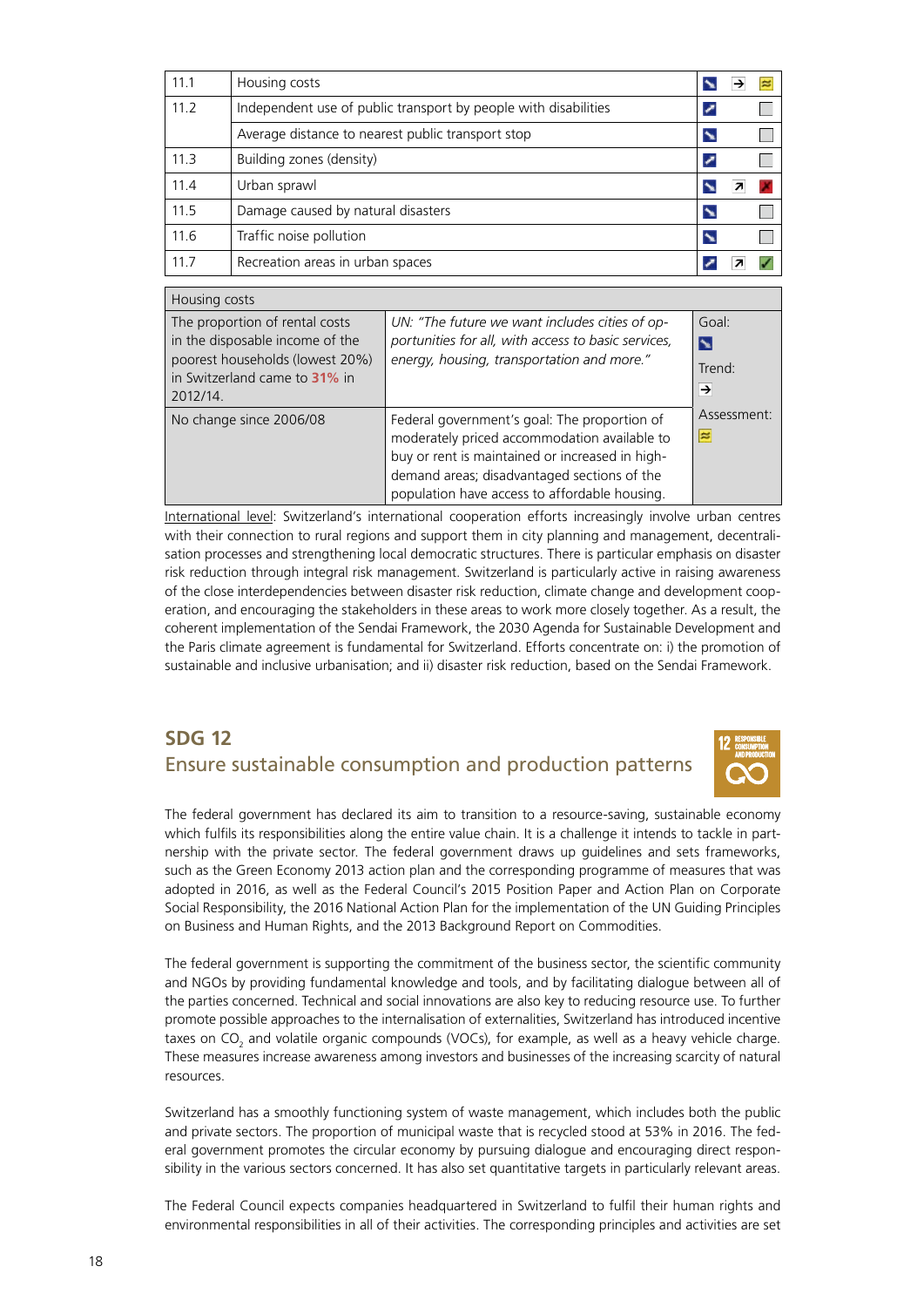<span id="page-18-0"></span>out in the CSR Position Paper and the Action Plan on Corporate Social and Environmental Responsibility, as well as in the strategy for the implementation of the UN Guiding Principles on Business and Human Rights. As far as commodities are concerned, in 2013 the Federal Council approved measures to ensure more transparency about financial and production flows, and responsible corporate governance.

On the consumption side, the federal government promotes consumer information and awareness. It also monitors and regulates markets in various sectors such as timber, chemicals and vehicles. The federal government has a role model function in terms of its own patterns of consumption. Switzerland's Public Procurement Act is currently being revised. Once the Swiss parliament passes the Federal Council's bill, the various aspects of sustainability will be enshrined in law.

| 12.2 | Material footprint per person                |  |  |
|------|----------------------------------------------|--|--|
|      | Greenhouse gas footprint                     |  |  |
| 12.5 | Total municipal waste generation             |  |  |
|      | Rate of separately collected municipal waste |  |  |
| 12.8 | Environmental behaviour in everyday life     |  |  |
| 12.c | Petroleum tax relief                         |  |  |

| Total municipal waste generation                                                                                                      |                                                                                                                                                                                                                         |                                                |
|---------------------------------------------------------------------------------------------------------------------------------------|-------------------------------------------------------------------------------------------------------------------------------------------------------------------------------------------------------------------------|------------------------------------------------|
| Switzerland produced 6.1 mil-<br>lion tonnes of municipal waste<br>in 2016, 53% of which was col-<br>lected separately for recycling. | UN: "Sustainable consumption and production<br>aims at 'doing more and better with less,' [] by<br>reducing resource use, degradation and pollution<br>along the whole lifecycle, while increasing quality<br>of life." | Goal:<br>$\blacktriangleright$<br>Trend:<br> z |
| $+28.1\%$ since 2000                                                                                                                  | Federal government's goal: The environmental<br>impact of waste is limited; use is made of the eco-<br>nomic and technical potential for closing materials<br>cycles.                                                   | Assessment:<br>×                               |

International level: Switzerland's international efforts in relation to SDG 12 concentrate on: i) promoting the green economy by helping to develop harmonised international rules, supporting the UN's 10-Year Framework of Programmes on Sustainable Consumption and Production Patterns, and activities within the framework of the international conventions on waste and chemicals; and ii) reducing food losses in developing countries, especially along the entire value chain, improving the capacity of smallholder farmers and supporting governments in establishing appropriate regulations.

#### **SDG 13** Take urgent action to combat climate change and its impacts



Switzerland ratified the Paris Agreement in the autumn of 2017. Its target is to reduce greenhouse gas emissions by 50% of their 1990 level by 2030, primarily by cutting domestic emissions. The CO<sub>2</sub> Act principally covers fossil fuels, but also extends beyond CO $_{_2}$  to all other greenhouse gases which are subject to international regulation. It also accords the federal government a coordinating role in adaptation to climate change.

The current mix of instruments to reduce domestic emissions includes a CO<sub>2</sub> levy on fuels, emissions trading, measures to promote energy efficiency, a technology fund, fuel importers being required to compensate domestically for the resulting emissions, industry agreements, and CO<sub>2</sub> regulations for new cars. Switzerland exceeded its interim targets for 2015 in the building sector (-26% versus only -22%) and industry (-17% versus only -7%), but did not achieve the target of stabilising emissions from transport compared with 1990 (+4 percent versus 0%). Since the interim target for CO<sub>2</sub> emissions from fossil fuels was also missed in 2016, the CO<sub>2</sub> levy was increased from CHF 84 to CHF 96 per tonne of CO<sub>2</sub> as of 1 January 2018. Greenhouse gas emissions are to be reduced by 20% compared with their 1990 level by 2020.

The federal government's strategy in this regard covers action on water management, dealing with natural hazards, agriculture, forestry, energy, tourism, biodiversity management, health and spatial planning, while progress data is collected at two-year intervals.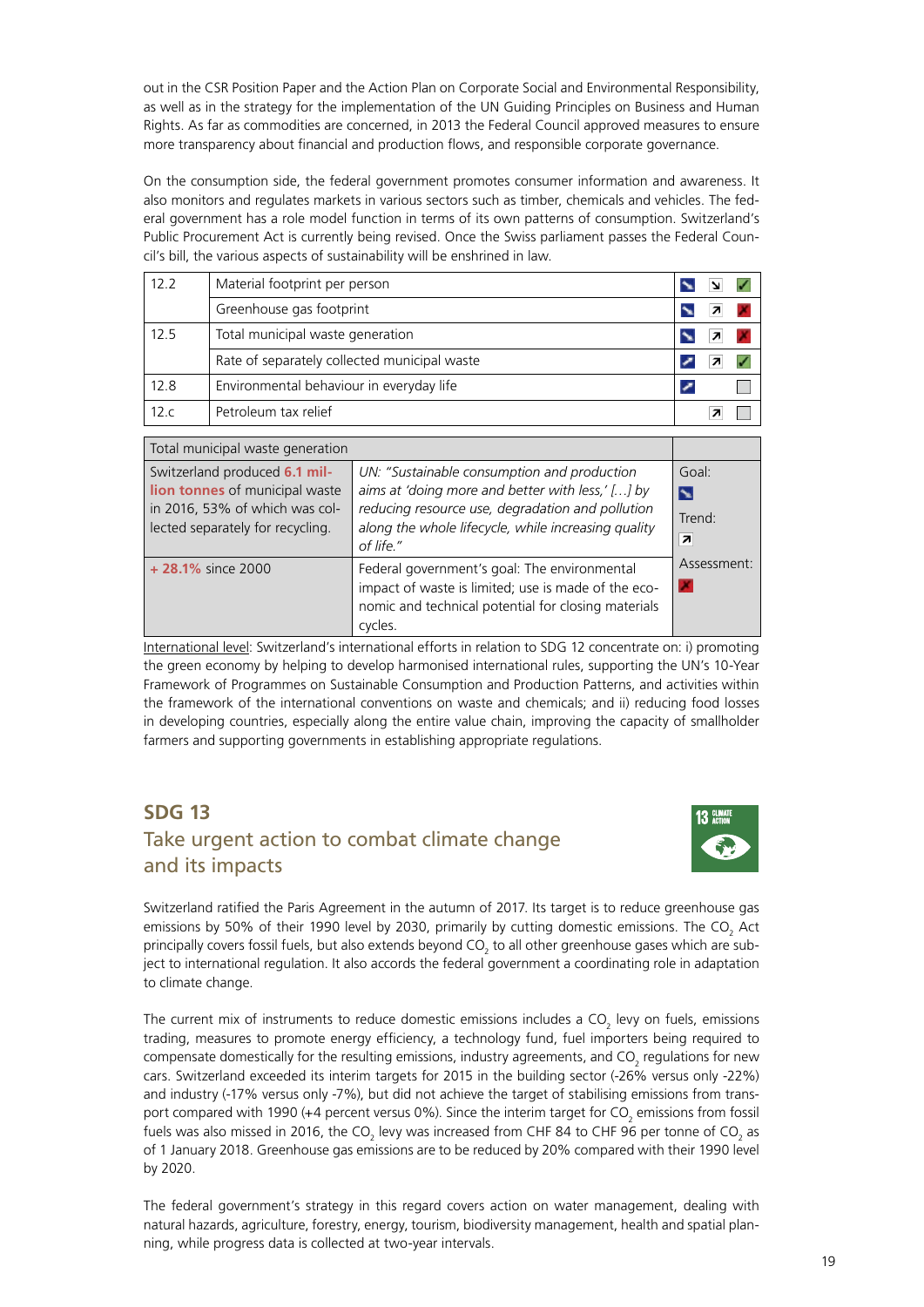<span id="page-19-0"></span>Also key to reducing the impact on climate change is the early and coordinated warning and alerting of natural hazards by the federal government. Systematic observation of the climate provides an important basis on which to improve capacity to adapt to climate-related risks. Here, the federal government functions as a coordinator within the Global Climate Observing System, as well as in a programme for monitoring the composition of the atmosphere as it is relevant to the climate (e.g. greenhouse gases).

| 13.2                                                                                                                                                                                                                                                                                               | Greenhouse gas emissions |                                                                                                                                                                                                       |                           |  |  |
|----------------------------------------------------------------------------------------------------------------------------------------------------------------------------------------------------------------------------------------------------------------------------------------------------|--------------------------|-------------------------------------------------------------------------------------------------------------------------------------------------------------------------------------------------------|---------------------------|--|--|
| 133                                                                                                                                                                                                                                                                                                |                          | Assessment of dangers associated with climate change                                                                                                                                                  |                           |  |  |
| Greenhouse gas emissions                                                                                                                                                                                                                                                                           |                          |                                                                                                                                                                                                       |                           |  |  |
| Greenhouse gas emissions in<br>UN: "Climate change is now affecting every country<br>CO <sub>2</sub> equivalents amounted to<br>on every continent. It is [] affecting lives, costing<br>48.3 million tonnes in 2016<br>people, communities and countries dearly today<br>and even more tomorrow." |                          |                                                                                                                                                                                                       | Goal:<br>N<br>Trend:<br>→ |  |  |
| $-10.5\%$ since 1990                                                                                                                                                                                                                                                                               |                          | Federal government's goal: By 2030, greenhouse<br>gases will have been reduced by 50% compared<br>with 1990; at least 30% of the total reduction is to<br>be achieved by measures within Switzerland. | Assessment:<br>$\approx$  |  |  |

International level: Global climate change jeopardises the progress that has been made in recent decades to combat poverty, and also presents an obstacle to strong economic growth in many developing countries, in particular the least developed countries. At the same time, many developing countries, and specifically emerging markets such as India and China, have enormous potential to reduce their greenhouse gas emissions. Switzerland's international cooperation therefore concentrates on the following areas: i) helping developing countries to conserve their climates and to adapt to climate change; and ii) contributing a fair share to international climate funding.

#### **SDG 14**

#### Conserve and sustainably use the oceans, seas and marine resources for sustainable development



As a landlocked country, Switzerland may have no direct ocean or sea access, but through its links to the Mediterranean, North Sea (Atlantic), Adriatic and the Black Sea via four major rivers and use of the world's seas and oceans via its consumption of fisheries products, the use of fish meal as a fertiliser, and the importation of fossil fuels and sand from ocean ecosystems, Switzerland not only has an interest in protecting the oceans, seas and their resources, but also a certain responsibility to do so.

To protect Swiss watercourses, Switzerland has joined forces with its neighbouring countries to press for reductions in pollution from nitrogen and microcontaminants. This work takes the form of measures to control air pollution, in agriculture, and to prevent water pollution, for example, through state subsidies to reduce pesticide use or measures to reduce nitrogen emissions.

To put an end to overfishing, Switzerland takes the same measures as the EU to ensure that no illegal fisheries products enter the Swiss market.

| Nitrogen load exported<br>14.1                                                                                                                               |                                                                                                                                                                                                                                                              |                          |  |  |  |
|--------------------------------------------------------------------------------------------------------------------------------------------------------------|--------------------------------------------------------------------------------------------------------------------------------------------------------------------------------------------------------------------------------------------------------------|--------------------------|--|--|--|
| Nitrogen load exported                                                                                                                                       |                                                                                                                                                                                                                                                              |                          |  |  |  |
| The total nitrogen load in the<br>Rhine at Basel amounted to<br><b>50,686 tonnes in 2016.</b>                                                                | UN: "The world's oceans – their temperature,<br>chemistry, currents and life - drive global systems<br>that make the Earth habitable for humankind.<br>[] Careful management of this essential global<br>resource is a key feature of a sustainable future." | Goal<br>N<br>Trend:<br>N |  |  |  |
| $-27.4\%$ since 1990 (the variabil-<br>ity in data means that a longer<br>time series has to be taken into<br>consideration in order to detect<br>any trend) | Federal government's goal: Nitrogen deposition<br>from air and water is reduced.                                                                                                                                                                             | Assessment:<br>✓         |  |  |  |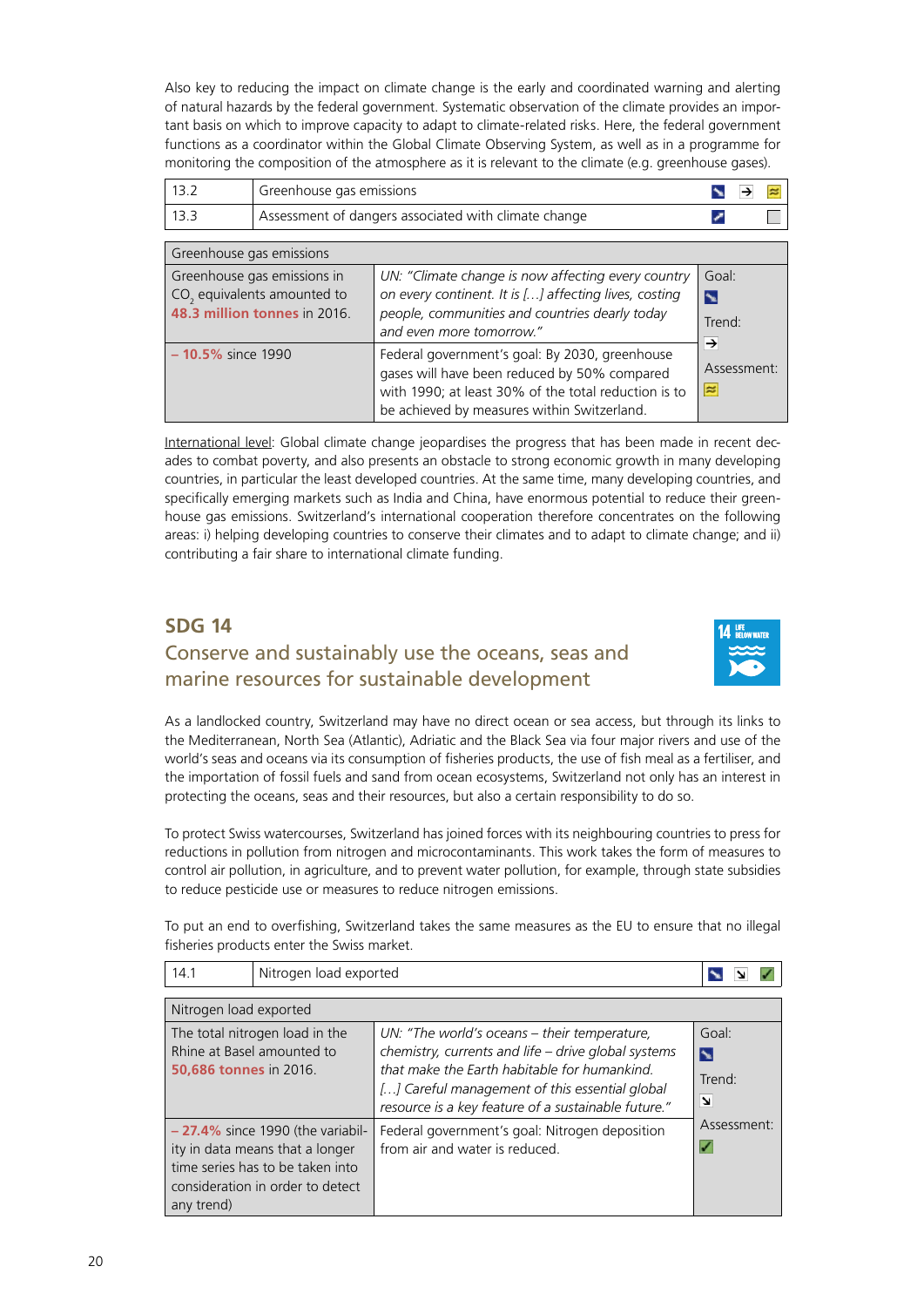<span id="page-20-0"></span>International level: Switzerland promotes the conservation and sustainable use of oceans, seas and marine resources by supporting international conventions and UN organisations in their efforts to prevent marine pollution. It has also ratified a large number of international covenants protecting marine and coastal ecosystems, and plays an active part in these covenants' international organisations and bodies. The principal areas of focus are: i) protecting and sustainably managing coastal regions, marine areas and marine biodiversity; ii) participating in polar and climate research; and iii) monitoring international shipping under the Swiss flag.

#### **SDG 15**

Protect, restore and promote sustainable use of terrestrial ecosystems, sustainably manage forests, combat desertification, and halt and reverse land degradation and halt biodiversity loss



Switzerland preserves biodiversity primarily by ensuring habitat protection, a task for which the cantons are responsible. A limited number of endangered species also benefit from federal and cantonal recovery programmes. These include measures to revitalise watercourses and prevent soil erosion and depletion.

In agriculture, the setting aside of specific areas to encourage biodiversity is encouraged by means of direct subsidies. Switzerland has also defined the principal strands of its policy on biodiversity in forestry. Despite the many measures that are in place, biodiversity in Switzerland is still on the decline. Switzerland has defined measures and a timeline to create a functional ecological infrastructure. Through its biosphere reserves, Switzerland is implementing solutions which aim to reconcile biodiversity conservation with its sustainable use.

Although various measures have helped to halt the rise in certain soil impacts, and certain impacts have even declined, the economical and appropriate use of soil in Switzerland remains a considerable challenge. A national soil strategy is currently being drafted. The principal objectives of the national forest policy are to ensure sustainable, efficient and innovative forest management, an increase in the use of domestic timber, conserving forest area in its current geographical distribution, achieving economic improvement in the forestry sector, and consistently protecting the forests against the threats of harmful organisms and high nitrogen levels.

| 15.1 | Protected areas                                  |  |  |
|------|--------------------------------------------------|--|--|
| 15.2 | Sustainable wood harvest                         |  |  |
| 15.3 | Soil sealing                                     |  |  |
| 15.4 | Summering pastures                               |  |  |
| 15.5 | Biocoenosis diversity in meadows and pastures    |  |  |
|      | Red list                                         |  |  |
| 15.6 | Plant genetic resources for food and agriculture |  |  |
| 15.8 | Invasive alien species                           |  |  |
| 15.a | Biodiversity spending                            |  |  |

| Soil sealing                                                                  |                                                                                                                                                                                         |                                                        |  |  |
|-------------------------------------------------------------------------------|-----------------------------------------------------------------------------------------------------------------------------------------------------------------------------------------|--------------------------------------------------------|--|--|
| In 2009, $4.7\%$ of the land area<br>was sealed with impermeable<br>material. | UN: "Deforestation and desertification - caused by<br>human activities and climate change - pose major<br>challenges to sustainable development."                                       | Goal:<br>N                                             |  |  |
| + 1 percentage point since 1985                                               | Federal government's goal: Soil function is pre-<br>served for the long term. Soil use does not result<br>in degradation and, where possible, soils and their<br>function are restored. | Trend:<br>$\overline{\phantom{a}}$<br>Assessment:<br>л |  |  |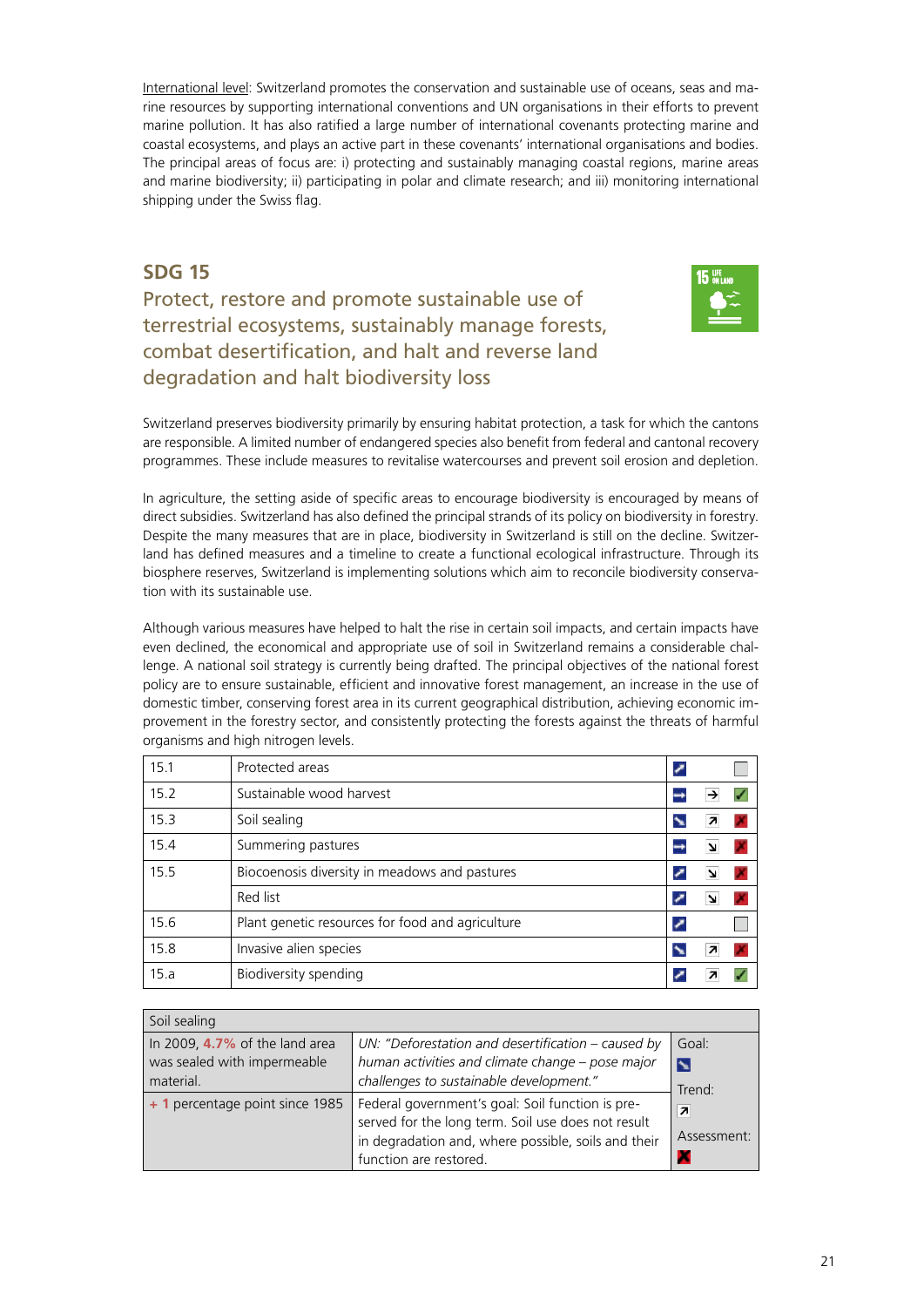<span id="page-21-0"></span>

| Red list                                                                                                              |                                                                                                                                                                                                                                         |                           |
|-----------------------------------------------------------------------------------------------------------------------|-----------------------------------------------------------------------------------------------------------------------------------------------------------------------------------------------------------------------------------------|---------------------------|
| Since 2000, populations of<br>nesting birds on the red list have<br>declined at an average annual<br>rate of $-1.9\%$ | UN: "Deforestation and desertification – caused by<br>human activities and climate change - pose major<br>challenges to sustainable development."                                                                                       | Goal:<br>V<br>Trend:<br>N |
| $-30.6\%$ since 2000                                                                                                  | Federal government's goal: The conservation sta-<br>tus of the populations of national priority species<br>is improved by 2020 and extinction is prevented<br>as much as possible. The condition of endangered<br>habitats is improved. | Assessment:               |

International level: Switzerland participates in a large number of international conventions; it has ratified all those which are key to protecting biodiversity. Switzerland also assists with the drafting and implementation of national biodiversity strategies in developing countries.

Switzerland's principal areas of focus are: i) protecting and making sustainable use of genetic resources; ii) mobilising resources to protect the environment; iii) containing soil loss and desertification; iv) conserving and making sustainable use of forests; and v) preventing the illegal trade in plants and animals.

#### **SDG 16**

Promote peaceful and inclusive societies for sustainable development, provide access to justice for all and build effective, accountable and inclusive institutions at all levels



The political system in Switzerland is characterised by decentralised power based on direct democracy, federalism and a 'militia system' according to which most Swiss politicians work part-time and are remunerated accordingly. Basic rights are protected by the constitution. The right of action and right of appeal ensure access to justice at all federal levels. For example, under international conventions, individual human rights appeals can be lodged with the European Court of Human Rights and with the UN Committee Against Torture, Committee on the Elimination of Racial Discrimination, Committee on the Elimination of Discrimination Against Women, and Committee on the Rights of the Child.

Corruption exists only to a very limited extent in Switzerland. In the 2017 Corruption Perceptions Index it was placed at number three, out of 180 countries. Public confidence in institutions and politicians is high.

Switzerland uses a mix of prevention, prosecution and victim support to protect its population against violence in public places, against domestic violence, and against human trafficking and smuggling. The prosecution of sexual offences against children, and of illegal pornography, as well as measures to combat human trafficking and smuggling, are coordinated nationwide. To combat violent extremism, Switzerland has adopted a national action plan to prevent and combat radicalisation and violent extremism, and is in the process of drafting a Federal Act on Police Counter-terrorism Measures.

Switzerland has a keen interest in the integrity of its financial centre. It recognises illicit financial flows as a challenge that can be tackled successfully only in association with their countries of origin and destination. Switzerland applies international standards on combating money laundering and the financing of terrorism, on the exchange of information on tax matters, on tax avoidance and shifting, and on fighting corruption.

Switzerland produces regular reports on its domestic human rights situation, as well as on the implementation of the UN and Council of Europe conventions on protecting human rights. It has also been the subject of a number of individual human rights-related appeal proceedings. The country abides by the decisions of the European Court of Human Rights, as well as by the findings of the various UN treaty bodies established to protect human rights. The latter are not legally binding.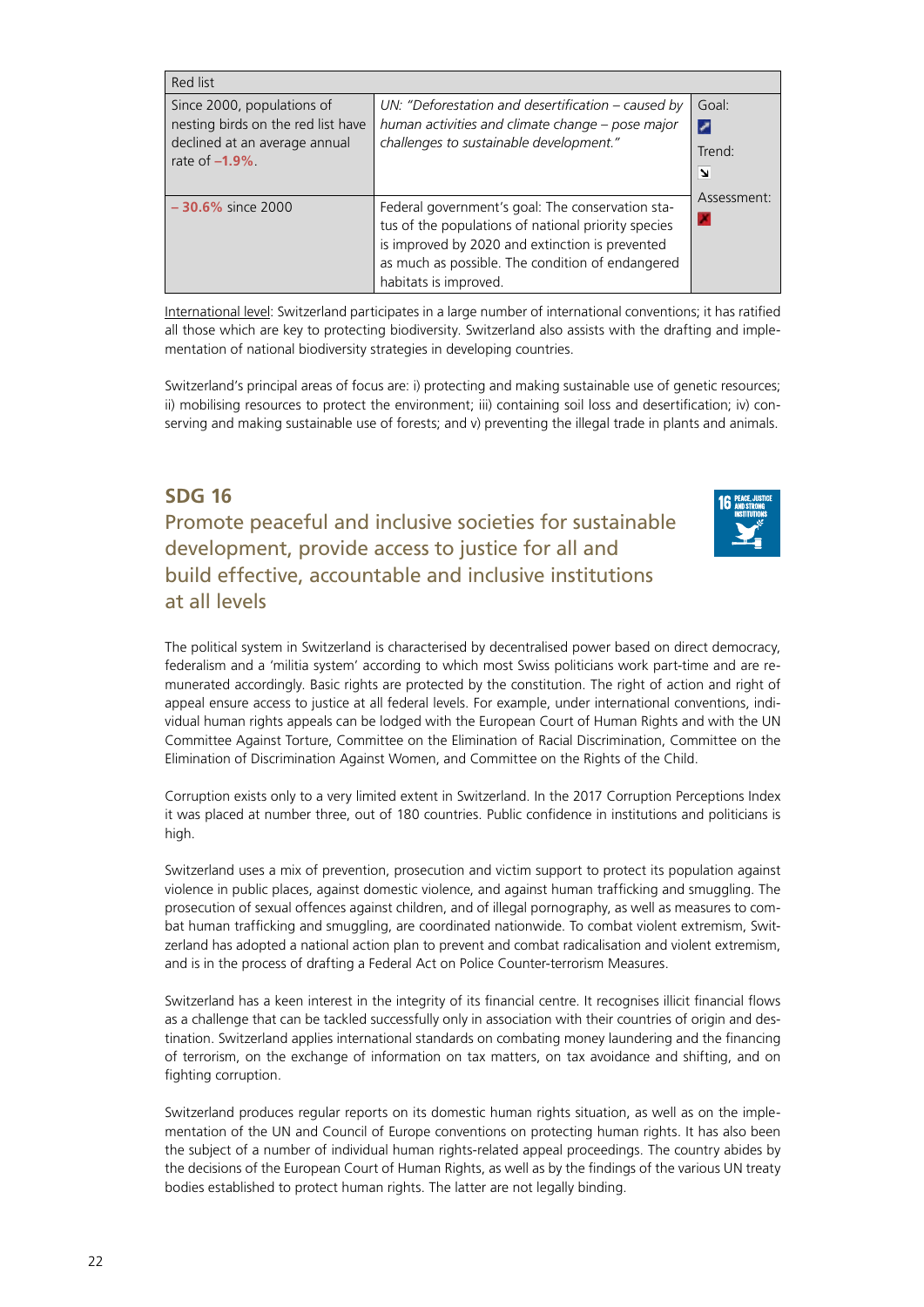<span id="page-22-0"></span>

| 16.1 | Violent offences                                      |  |  |
|------|-------------------------------------------------------|--|--|
| 16.5 | Corruption Perceptions Index (ranking of Switzerland) |  |  |
| 16.6 | Confidence in the Federal Council                     |  |  |
| 16.b | Victims of discrimination                             |  |  |

| Violent offences                                                    |                                                                                                                            |                                          |  |  |
|---------------------------------------------------------------------|----------------------------------------------------------------------------------------------------------------------------|------------------------------------------|--|--|
| 905 violent crimes were<br>reported to the Swiss police<br>in 2016. | UN: "Goal 16 [] is dedicated to the promotion of<br>peaceful and inclusive societies for sustainable devel-<br>opment []." | Goal:<br>$\blacktriangleright$<br>Trend: |  |  |
| $-15.2\%$ since 2009                                                | Federal government's goal: Switzerland prevents<br>violence, crime and terrorism and combats them<br>effectively.          | N<br>Assessment:                         |  |  |

International level: As a leading financial centre, Switzerland applies international standards on combating money laundering and the financing of terrorism, on the exchange of information on tax matters, on tax avoidance and shifting, and on fighting corruption. To curtail illicit financial flows into Switzerland from developing countries, Switzerland helps these countries to better manage their revenue from commodities transactions, to institute effective taxation, and in their fight against money laundering and corruption. Switzerland pursues a proactive policy to track, freeze and recover assets stolen by politically exposed persons from foreign countries. It supports the countries of origin in their efforts to recover such stolen assets, returning some USD 2 billion in recent years. It is also committed to combating the illegal transfer of items of cultural significance.

Switzerland is a committed advocate of respect for human rights, promotes democracy, and contributes to peaceful co-existence between nations. In this regard, it focuses on combating the underlying causes of fragility and violence by means of preventive development policy measures that are designed to have a long-term effect. Switzerland's efforts concentrate on: i) promoting good governance; ii) peace-building and protecting people from violence; iii) promoting the rule of law, respect for human rights, and access to justice; and iv) supporting UN reforms.

#### **SDG 17** Strengthen the means of implementation and revitalise the Global Partnership for Sustainable Development



Switzerland supports the broad-based financing concept of the Addis Ababa Action Agenda, which calls for the mobilisation of national and international financial flows and recognises the importance of policy coherence. By committing to the 2030 Agenda slogan of 'leaving no-one behind', Switzerland likewise places a focus on the most disadvantaged.

Switzerland increased its official development assistance, calculated in accordance with the OECD's DAC guidelines, to 0.5% of its gross national income in the period that ended in 2015. This involved channelling more money into assistance for least developed countries and countries in fragile contexts. The current financial framework for international cooperation sets a target figure of 0.48%.

Switzerland helps developing countries to mobilise domestic resources in both the public and private sectors. An efficient budgetary and spending policy, transparent public procurement transactions, sound financial reporting and accountability, autonomy in local financial management and the responsible handling of debt and natural resources are just some of the factors involved. It is also committed to developing tools that will support the mobilisation of domestic resources by helping developing countries get to grips with the transfer pricing practices of multinational corporations. In the commodities sector, Switzerland campaigns for increased transparency, e.g. through its support for the Extractive Industries Transparency Initiative.

It strengthens the mobilisation of private investments for long-term, sustainable growth in developing and emerging economies through SIFEM, the Swiss Investment Fund for Emerging Markets. In addition, numerous partnerships with the private sector mobilise additional private funding dedicated to specific thematic areas. Switzerland also supports programmes that optimise the development impact of money transfers by migrants and make such remittances less expensive.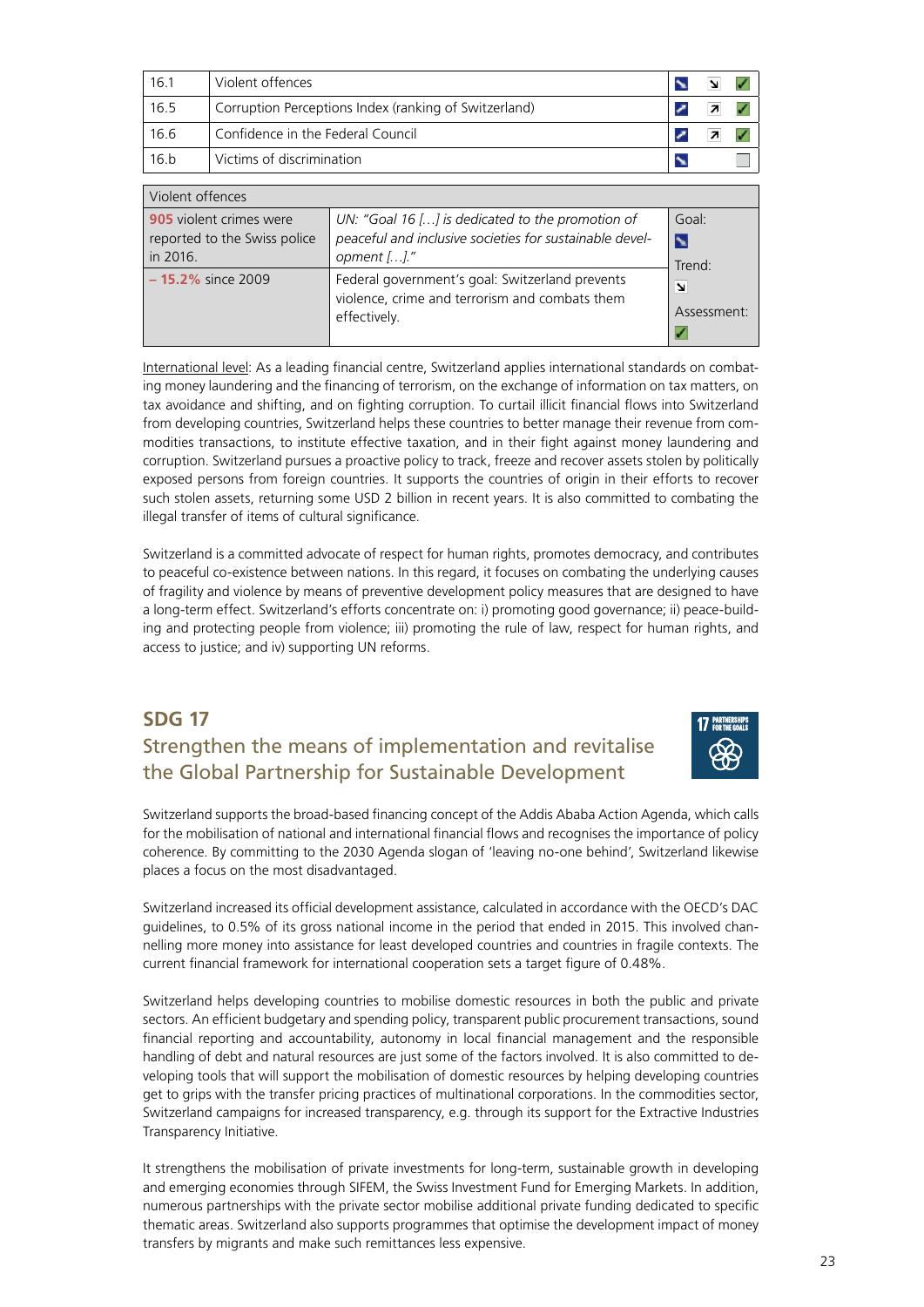Switzerland is committed to establishing a rules-based, open and non-discriminatory multilateral trading system. It has put into practice the decision adopted by the WTO Ministerial Conference to provide duty- and quota-free market access on a lasting basis for at least 97% of products originating from least developed countries, defined at the tariff line level, to which it is also applying simple and transparent rules of origin. It supports developing countries in creating more favourable conditions for trade and private enterprise and in strengthening responsible competition all along the export value chains with a view to making sustainable trade more widespread. Its import promotion programme facilitates market access for certain products from developing and emerging economies.

Switzerland supports the sharing of expertise and technology through its involvement in partnership-based research programmes and networks in the fields of water, agricultural research, medical devices and green technologies, for example, and is generally committed to establishing favourable conditions for technology transfer. Ensuring adequate protection of intellectual property that benefits the domestic economy in the recipient countries is another primary concern in this respect.

Switzerland helps developing countries to improve the data they collect on water or gender, for example, build up a system of national statistics, strengthen their evidence-based planning and policies, draw up national strategies for sustainable development and build their capacity for implementing the 2030 Agenda.

| Official Development Assistance           |  |  |
|-------------------------------------------|--|--|
| Direct investment in developing countries |  |  |

| Official Development Assistance                                                                          |                                                                                                                                                                                                                                                                                            |                                             |
|----------------------------------------------------------------------------------------------------------|--------------------------------------------------------------------------------------------------------------------------------------------------------------------------------------------------------------------------------------------------------------------------------------------|---------------------------------------------|
| Swiss official development assis-<br>tance amounted to <b>0.46%</b> of gross<br>national income in 2017. | UN: "A successful sustainable development<br>agenda requires partnerships between govern-<br>ments, the private sector and civil society."                                                                                                                                                 | Goal:<br>⇂<br>Trend:                        |
| + 0.13 percentage points since<br>2000                                                                   | Federal government's goal: In 2011, Parliament<br>set the target of achieving an ODA rate of<br>0.5% of GNI by 2015. The federal government<br>also fundamentally recognises the international<br>goal of spending 0.15% to 0.2% of GNI on<br>supporting the poorest developing countries. | $\overline{\mathbf{z}}$<br>Assessment:<br>✓ |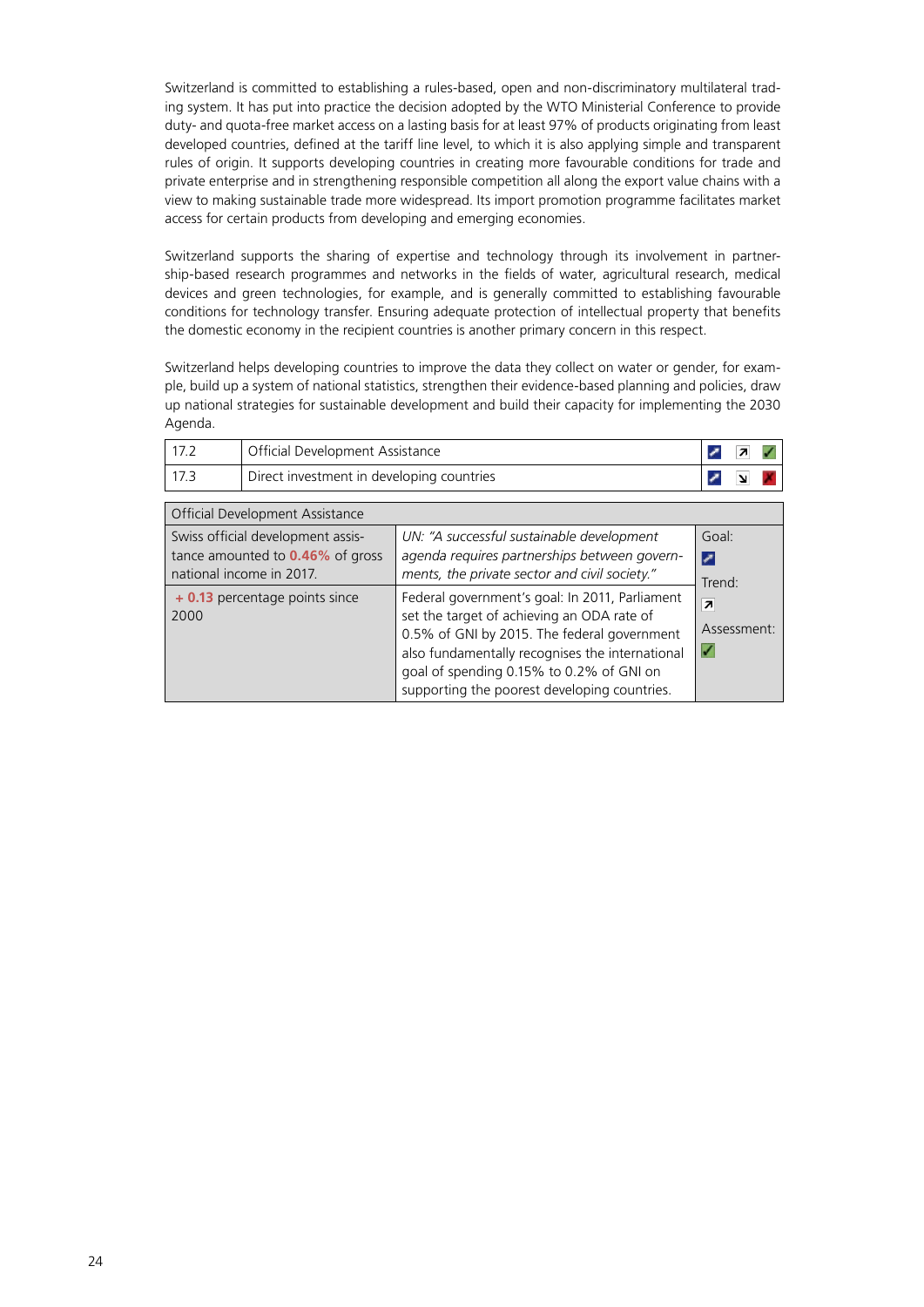### <span id="page-24-0"></span>3 Integrating the three dimensions and policy coherence for sustainable development

Switzerland promotes policy coherence through a number of different procedures that ensure legislation of a high quality, achieve a balance between conflicting interests, foster synergies between policies in various sectors and reconcile national and global perspectives. This entails a consultation procedure involving all the main stakeholder groups and a further 'technical' consultation involving all the relevant federal offices, with the members of the Federal Council formulating their views as part of the political-level joint reporting procedure. Decisions taken by Parliament can be challenged directly by referendum. Prospective evaluation instruments, such as regulatory impact assessments, sustainability assessments, environmental assessments, energy impact assessments and health impact assessments, are available for analysing the impact of the government's proposed policies and actions. They are used to varying degrees at present – partly out of cost-benefit considerations.

The MONET monitoring system for sustainable development also provides an important frame of reference for keeping track of the temporal dimension of policy coherence to ensure that development is not taking place at the expense of future generations.

In the majority of cases, two or more federal offices and policy areas are responsible for implementing the SDG targets, a fact which reflects the strong mutual dependencies that exist within the 2030 Agenda and the SDGs. As a result, not only is there a great need to address policy coherence problems and capitalise on positive synergies, but also great potential for doing so. Parliament and its committees are to be more closely involved in future.

Tensions are known to exist, for example (i) in mainstreaming the economic, social and environmental dimensions of innovations, and (ii) in conflicts of use between environmental protection, human settlement, transport and energy, or in areas such as gender equality in the labour market, work-family balance and the economic integration of disadvantaged population groups versus economic freedom, and in the design of tax policies and easing of regulation. Further challenges are (iii) the trade-offs between national policies and international agreements, and (iv) domestic policy spillovers, in particular the effects on developing countries.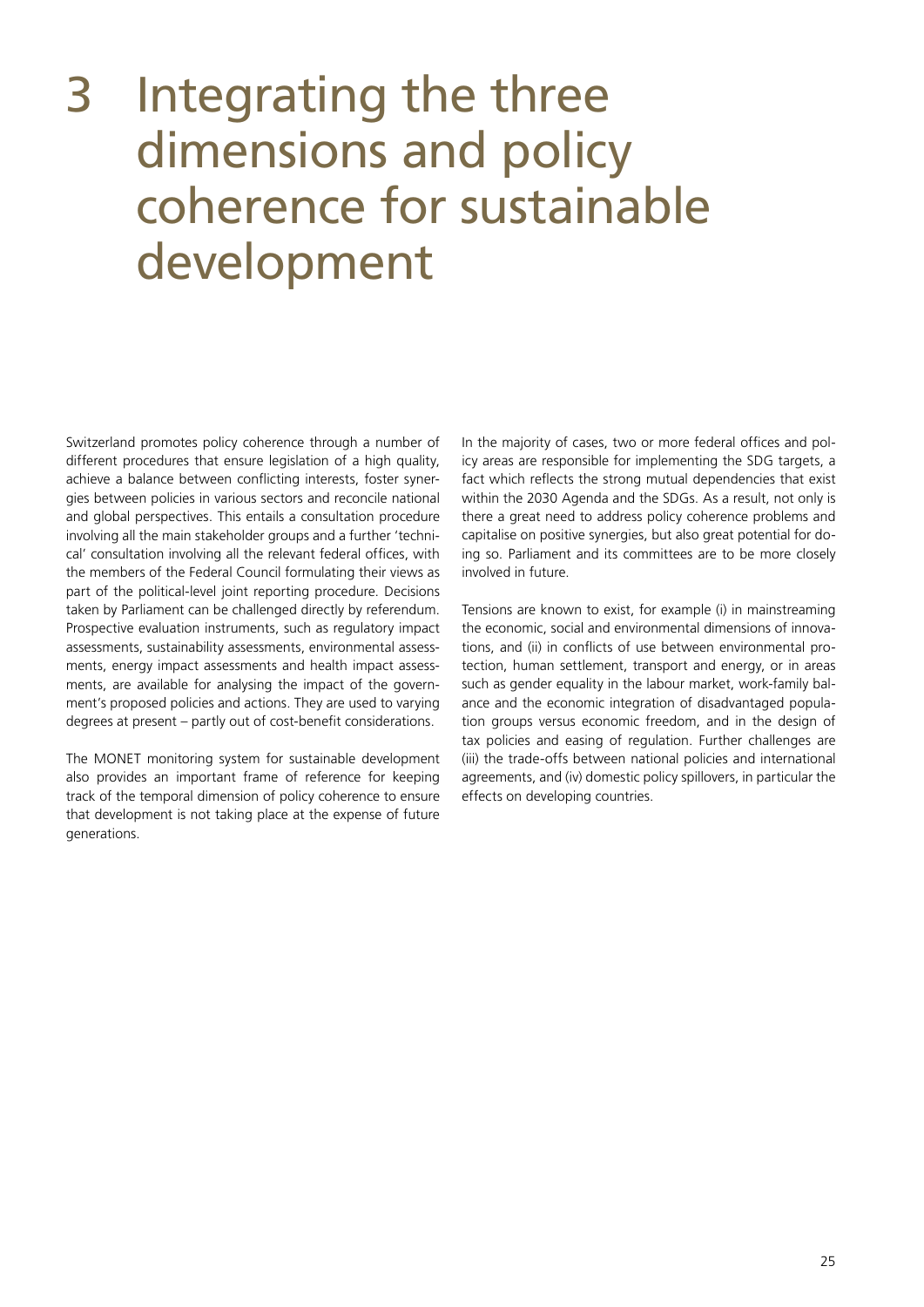### <span id="page-25-0"></span>4 Institutional embedding and partnerships

.

The 2030 Agenda provides a frame of reference for implementing sustainable development in those Swiss sectoral policies for which the federal government is responsible. Implementation is achieved through the specific focuses set in and between sectoral policies, and funds for implementation are applied for as part of the budget process.

The *Forum Nachhaltige Entwicklung* ("Sustainable Development Forum") ensures that the different levels of state authority remain in contact and exchange information. In addition, the federal government's programme promoting sustainable development also provides targeted support to initiatives that help strengthen sustainable development. A special focus is placed on strengthening cooperation with the cantonal sustainability offices and officers, who also serve as the first point of contact for the communes. In addition, the federal government engages in a dialogue with the umbrella organisations for Switzerland's cities and communes.

Coordination between areas and actors, and multi-stakeholder partnerships for implementing the 2030 Agenda, are to be further strengthened. Actors from civil society are given the chance to have a say by means of the "2030 Dialogue for Sustainable Development" platform. A "2030 Agenda Advisory Group", in which NGOs, the private sector and academia are represented, has thus far proven its considerable worth as a participatory instrument. The Group will continue to play a role in designing processes and in discussions regarding the content of the federal government's sustainability policy. A broader political discussion, with the participation of Parliament, should confer greater democratic legitimacy on the procedure